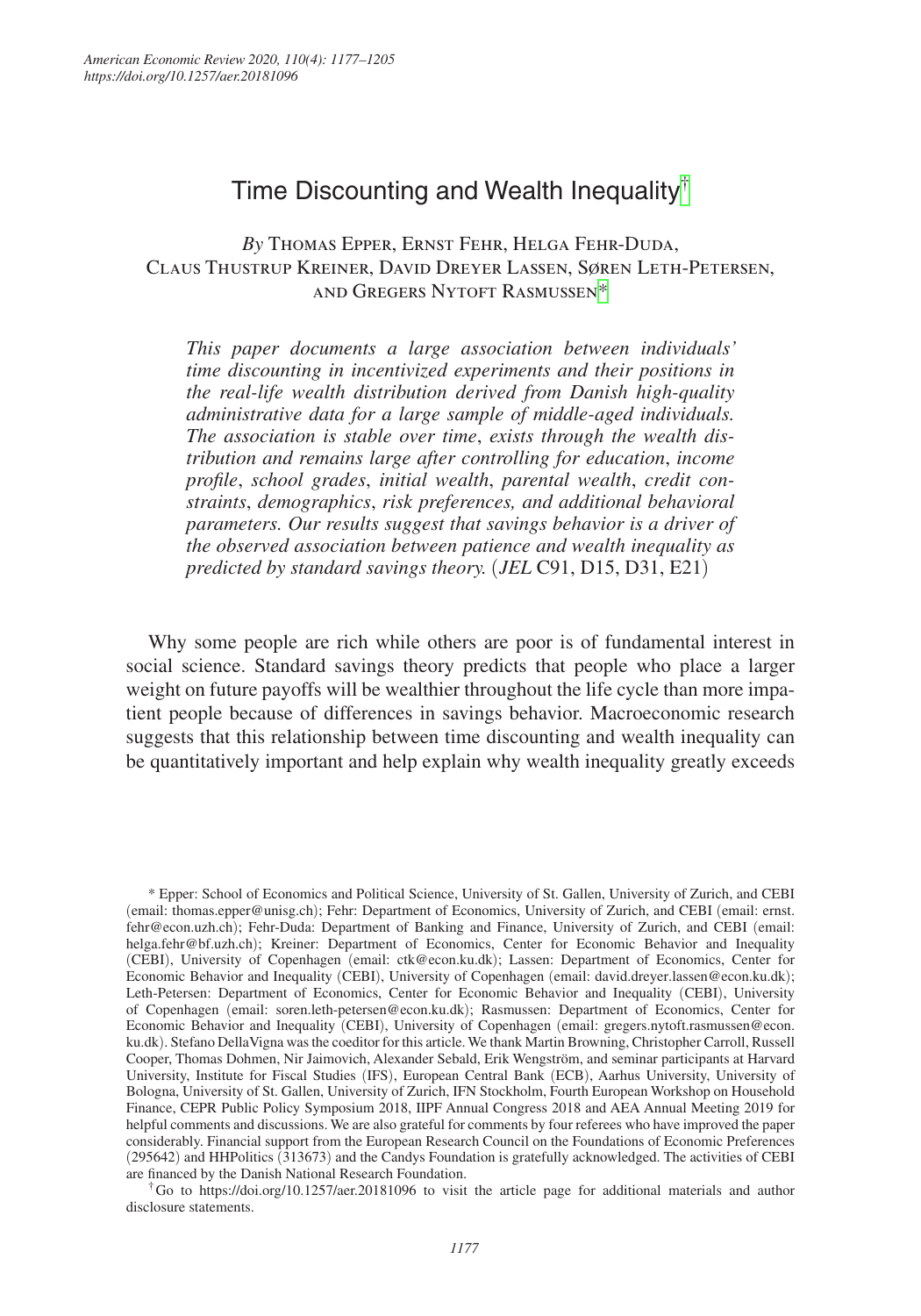income inequality (Krusell and Smith 1998, Quadrini and Ríos-Rull 2015, Carroll et al. 2017). In addition, heterogeneity in time discounting potentially plays an important role in the propagation of business cycles and the effects of stimulus policies because impatient individuals tend to run down wealth and, thereby, have limited opportunities to smooth consumption (Carroll, Slacalek, and Tokuoka 2014; Krueger, Mitman, and Perri 2016).

Rich experimental evidence, from the famous marshmallow experiments measuring delayed gratification in children in the 1960s to recent research on intertemporal choices to reveal discounting behavior of adults, points to pervasive heterogeneity in time discounting across individuals, but without linking this to wealth inequality (Mischel, Shoda, and Rodriguez 1989; Barsky et al. 1997; Frederick, Loewenstein, and O'Donoghue 2002; Harrison, Lau, and Williams 2002; Abdellaoui, Attema, and Bleichrodt 2010; Attema et al. 2010, 2016; Epper, Fehr-Duda, and Bruhin 2011; Andreoni and Sprenger 2012; Sutter et al. 2013; Augenblick, Niederle, and Sprenger 2015; Carvalho, Meier, and Wang 2016; Falk et al. 2018).

Our first main contribution is to document a large association between time discounting of individuals and their positions in the wealth distribution. This relationship between patience and wealth inequality is precisely estimated, stable over time, and exists through the wealth distribution. Secondly, we provide evidence suggesting that differences in savings behavior are a driver of the observed association as predicted by savings theory.

We obtain these results by combining data from preference-elicitation experiments with high-quality administrative data for a large sample of about 3,600 mid-life Danish individuals. We use established incentivized experimental elicitation methods to measure patience, defined as behaviorally revealed time discounting, and other behavioral parameters. The Danish administrative data provide longitudinal information about individuals' real-life wealth and income as well as detailed background information relevant for understanding wealth formation (Leth-Petersen 2010; Boserup, Kopczuk, and Kreiner 2016).

We provide different types of evidence on the association between patience and wealth inequality. We start by dividing the subjects into three equally sized groups according to their level of patience and plot the group averages of their percentile rank positions in the within-cohort wealth distribution from 200[1](#page-1-0) to  $2015$ .<sup>1</sup> Over this 15-year period, the group average of the most patient individuals is persistently 6–7 percentiles higher in the wealth distribution than the average of the least patient individuals, and the medium patient individuals are, on average, in between the two other groups in the wealth distribution. The stability of the relationship between patience and wealth inequality over such a long period is consistent with the notion that it is shaped by deep and persistent underlying forces rather than income or wealth shocks appearing around the time when patience is elicited.

To assess the importance of the relationship between patience and wealth inequality, we compare it to how much the position in the wealth distribution is correlated with educational attainment and parental wealth. Arguably, educational attainment is one of the most important predictors of lifetime inequality (Huggett, Ventura,

<span id="page-1-0"></span><sup>1</sup>Throughout the paper, when we use the terms wealth rank or wealth position, we always mean the within-cohort percentile rank of individuals.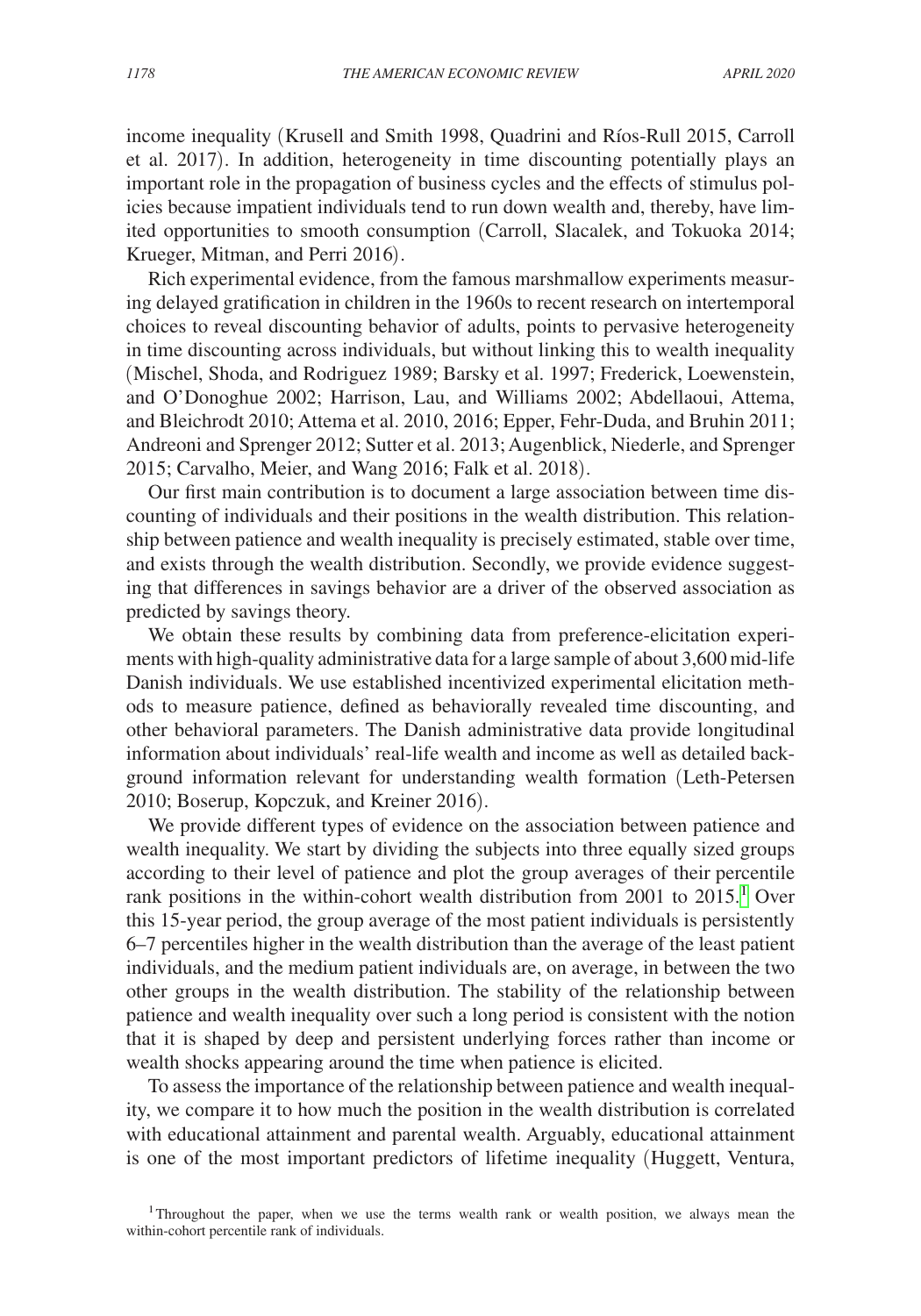and Yaron 2011), and parental wealth is known to be one of the strongest predictors of individual wealth (Charles and Hurst 2003). We find that patience is as powerful as education in predicting a person's position in the wealth distribution and one-half as powerful as parental wealth.

We find that the average wealth level of the most patient individuals is DKK 215,000 higher than the average wealth level of the most impatient individuals in middle age, corresponding to about one-half of the median level in the overall wealth distribu-tion.<sup>[2](#page-2-0)</sup> Quantile regressions show that the association between patience and wealth is close to 0 at the bottom of the wealth distribution, consistent with the presence of credit constraints, and increases over the distribution such that the effect at percentile 95 is about three times as large as the average effect.

We show in the context of a simple life-cycle consumption model that patient individuals are wealthier than impatient individuals at all points in the life cycle due to differences in savings behavior.<sup>[3](#page-2-1)</sup> Theoretically, wealth is also determined by permanent income, the timing of income, wealth transfers, initial wealth, and risk preferences. The association between patience and wealth could arise because patience is correlated with these wealth determinants. Identifying the impact of patience on wealth running through savings is a challenge because of the impossibility of randomly assigning preferences to people. We provide suggestive evidence on the role of the savings channel by collecting additional data to comprehensively control for the other wealth determinants. Arguably, the identified association between patience and wealth inequality operates through the savings channel if the analysis is successful in controlling for all other channels. In the baseline specification, including 70 controls motivated by the theory, we find a strongly significant relationship between patience and wealth inequality with an association equal to three-fourths in magnitude of the bivariate relationship. This suggests that the savings channel is a driver of the strong association between patience and wealth inequality.

We also include additional information about preferences and behavior from the experiment. This includes whether individuals are present biased or future biased, whether they make nonmonotonic choices in the experiment, and to what extent they are altruistic. The coefficients on these additional behavioral parameters are all small and insignificant at conventional levels in the wealth rank regressions.<sup>[4](#page-2-2)</sup> The coefficient on patience becomes even larger and stands out when compared to the role of risk attitudes, altruism, and other behavioral parameters.

Theory predicts that relatively impatient people wish to borrow more and that they, therefore, impose a higher risk of being credit constrained on themselves. This potential effect is important for the propagation of business-cycle shocks and the

<span id="page-2-0"></span><sup>&</sup>lt;sup>2</sup>At the time of the study, the exchange rate was about 6.5 Danish kroner (DKK) per US dollar. We also estimate discount rates structurally using random utility models and study the association between this patience measure and wealth. We find that a one standard deviation higher discount rate implies a decrease in wealth of DKK 38,700–46,900 across the different models.

<span id="page-2-1"></span> $<sup>3</sup>$  Note that this unambiguous effect of patience does not apply to the within-cohort variation in consumption,</sup> savings, and wealth accumulation even in a basic life-cycle savings model. The reason is that patient individuals consume less than impatient individuals early in life, but consume more later in life. 4The insignificance of present bias may reflect that the experiment is not ideal to identify this type of behavior.

<span id="page-2-2"></span>Individuals have, on average, stationary preferences in our experiment. This is similar to the results in the related convex time budget experiments of Andreoni and Sprenger (2012) and Augenblick, Niederle, and Sprenger (2015). The work by Augenblick, Niederle, and Sprenger (2015) and Andreoni et al. (2018) suggests that present bias is more prevalent in experiments in which individuals make intertemporal choices on "bads" (such as effort).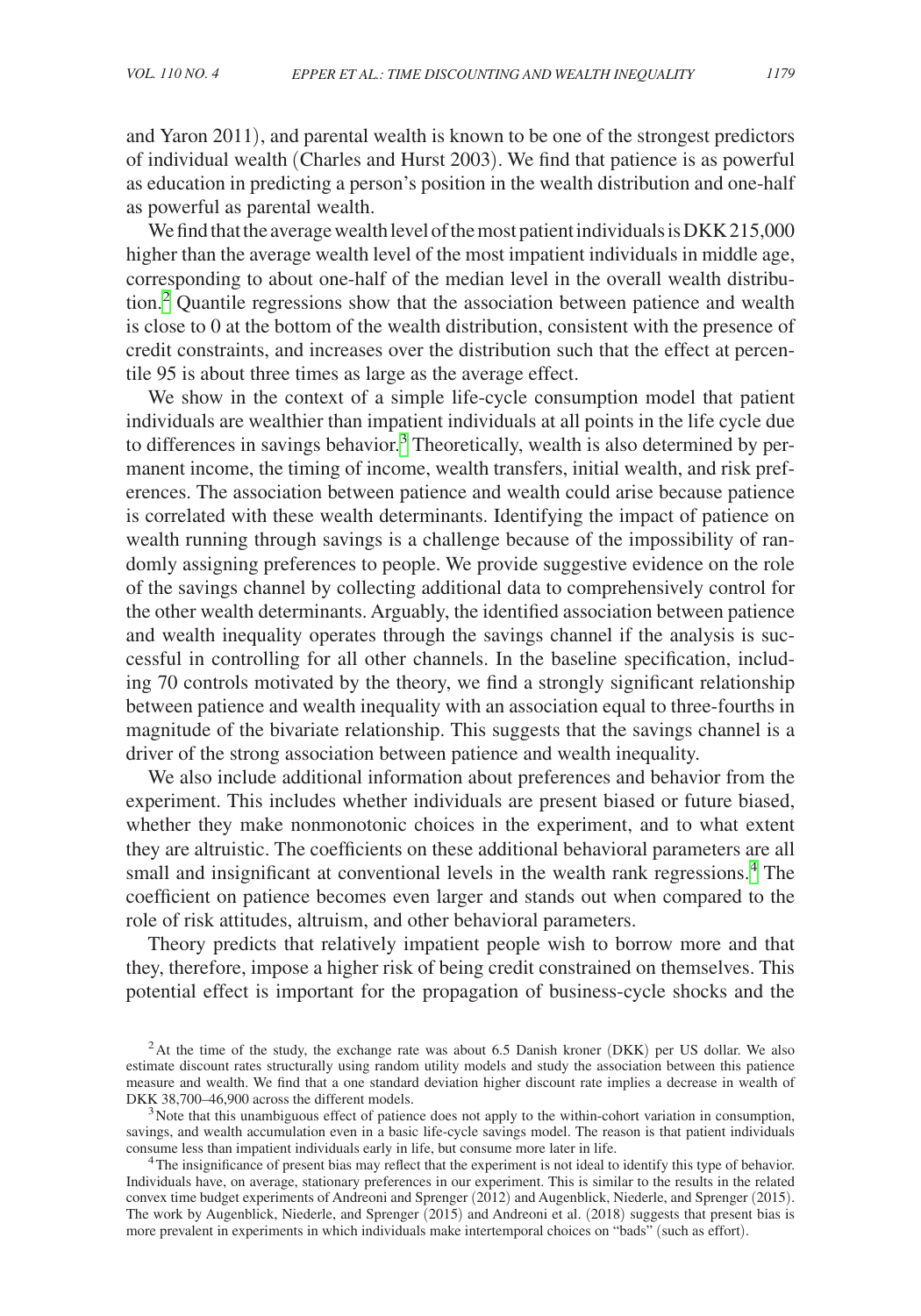efficacy of stimulus policy (Carroll, Slacalek, and Tokuoka 2014; Krueger, Mitman, and Perri 2016) and, more generally, for the association between patience and wealth inequality. The association between patience and wealth rank may be muted because constrained individuals with relatively low, yet different, levels of patience are unable to run down wealth further and, therefore, end up with the same low level of wealth. We assess the impact of credit constraints by considering whether individuals have low levels of liquid assets relative to disposable income (e.g., Zeldes 1989; Johnson, Parker, and Souleles 2006; Leth-Petersen 2010). By splitting the sample into those likely and unlikely to be affected by credit constraints, we find the association between patience and wealth percentile rank to be small and insignificant for constrained individuals. In contrast, the association is large and highly significant for individuals unlikely to be affected by constraints. This evidence is consistent with the theoretical insight that the overall association between patience and wealth inequality is muted by credit constraints, and it explains why patience and wealth are unrelated at the bottom of the wealth distribution.

The credit constraint indicator is a crude measure. In reality, people can have differential access to credit and, therefore, effectively face constraints with varying intensity. The relevant slope of the intertemporal budget line is then the interest rate on marginal liquidity. To further account for credit constraints, we use account level data on debt, deposits, and interest payments during the year to measure the interest rate on marginal liquidity faced by the individuals (Kreiner, Lassen, and Leth-Petersen 2019). The slope of the budget line may also vary across savers because some individuals are better at obtaining high returns on financial assets, as indicated by recent evidence (Fagereng et al. forthcoming). Therefore, we also control for historical asset ownership and returns. After controlling for these additional financial variables, the association between patience and wealth inequality is still strong and precisely estimated.

We elicit the individuals' discounting behavior using state-of-the-art moneysooner-or-later choice experiments, which are well suited for large-scale implementation on an internet platform. A potential concern is that the elicited variation in time discounting across individuals may simply reflect variation in market interest rates and credit constraints (Frederick, Loewenstein, and O'Donoghue 2002; Dean and Sautmann forthcoming; Cohen et al. forthcoming) because of arbitrage or, more generally, that the patience-wealth rank association reflects wealth causing patience. Three pieces of evidence suggest that this concern is not critical. First, we find very stable relationships between patience and wealth inequality and between patience and the likelihood of being credit constrained over a 15-year period. This shows that the associations are not driven by short-term shocks or other temporary variation at business-cycle frequency (Dean and Sautmann forthcoming). Second, the strong association between patience and wealth rank remains after we control for market interest rates and credit constraints. This result is consistent with evidence of "narrow bracketing" whereby subjects do not integrate their choices in an experiment into their broader choice set. Recent evidence of narrow bracketing in the context of our experimental task is provided by Andreoni et al. (2018). Third, we exploit survey information about time discounting for a sample of 2,548 subjects from the 1952–1955 cohorts, collected when they were 18–21 years old. When using the crude measure of time discounting in the survey collected 30 years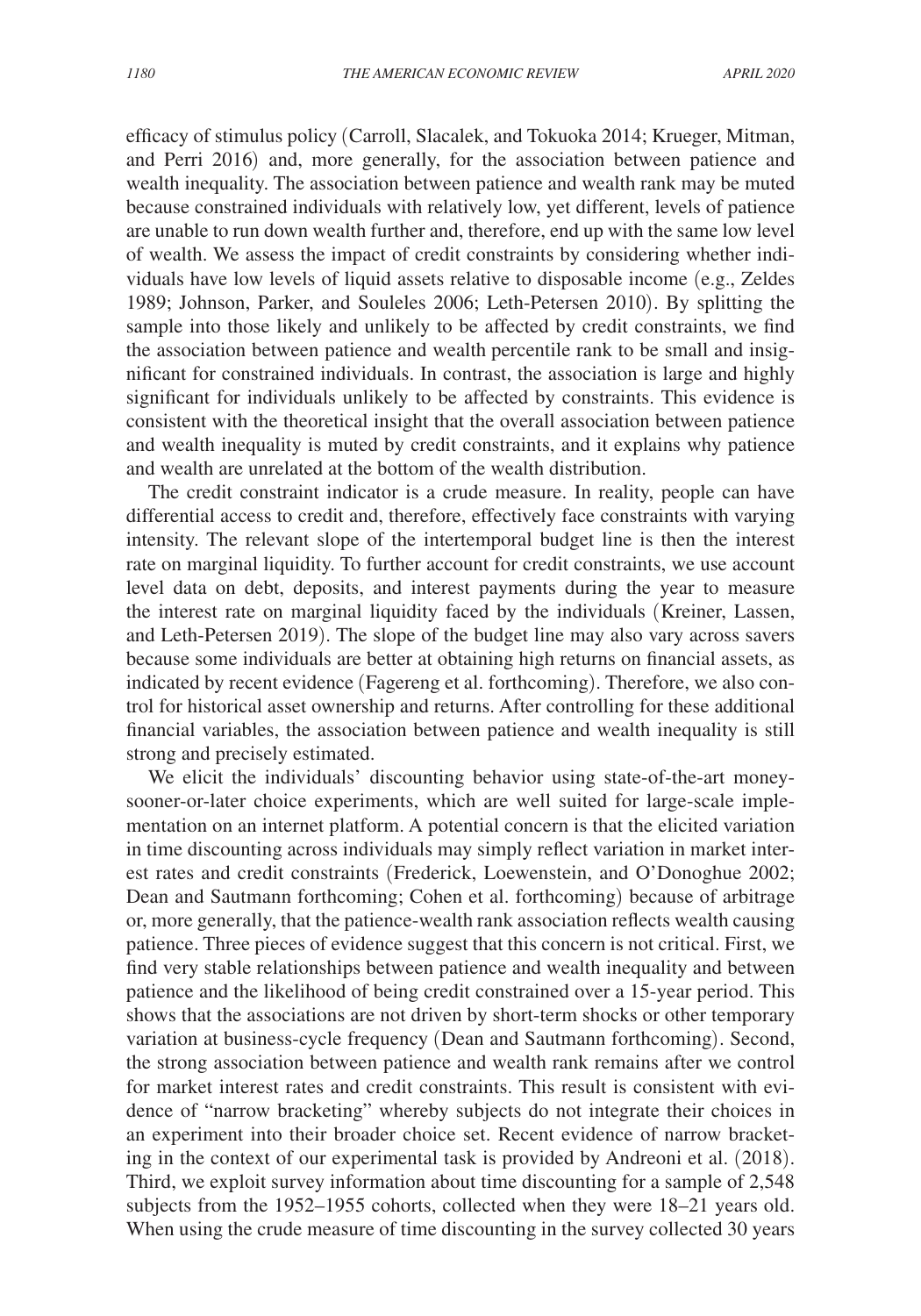*before* we examine the wealth of the individuals, we also find a quantitatively important and stable relationship between patience and wealth inequality over the period 2001–2015.

Our study relates to the literature in public finance and macroeconomics documenting substantial wealth inequality and trying to understand its causes and consequences. This literature shows that wealth inequality is persistent and considerably larger than income inequality (Piketty and Saez 2014). Work on understanding the driving forces behind wealth inequality has mainly focused on differences across people in income processes, earnings capacity, wealth transfers, capital returns, and public policy (e.g., Heathcote, Storesletten, and Violante 2009; Piketty 2014; Hubmer, Krusell, and Smith 2016; Boserup, Kopczuk, and Kreiner 2016, 2018; De Nardi and Fella 2017; Benhabib, Bisin, and Luo 2017, 2019; Fagereng et al. forthcoming). A smaller literature on wealth inequality has studied the impact of preference heterogeneity in macro models (e.g., Krusell and Smith 1998; Krueger, Mitman, and Perri 2016; Carroll et al. 2017). These studies show that even a limited degree of heterogeneity in time discounting can potentially generate a significant increase in wealth inequality compared to the reference case with homogeneous preferences and that heterogeneous time discounting significantly improves the models' abilities to match the empirically observed wealth distribution. Our contribution relative to this literature is that we measure the actual time discounting of individuals independently and link it to their positions in the real-life wealth distribution. The large association between patience and wealth inequality provides support for models that incorporate heterogeneity in time discounting to explain wealth inequality and, more generally, consumption behavior (e.g., Alan, Browning, and Ejrnæs 2018).

Our paper also contributes to the experimental literature showing that elicited discount rates predict real-life outcomes (Chabris et al. 2008; Meier and Sprenger 2010; Lawless, Drichoutis, and Nayga 2013; Sutter et al. 2013; Backes-Gellner et al. 2018). Our study has the advantage that it is the first to combine data from a fully incentivized experiment with detailed, longitudinal register data on real-life outcomes for a large sample of individuals. This enables us to provide the new, compelling evidence on the relationship between patience and wealth inequality.

The next section derives theoretically the association between patience and wealth inequality within the context of a basic savings model. Section II presents the sampling scheme, the experimental design, and the register data. Section III presents the empirical results and Section IV features different robustness checks. Section V concludes.

#### **I. Association between Time Discounting and Wealth Inequality in Theory**

This section illustrates in a basic deterministic life-cycle savings model how heterogeneity in subjective discounting generates differences in savings behavior leading to permanent differences in wealth levels across individuals at all ages. It also points to other wealth determinants that might be correlated with individual discount rates. In the empirical analysis, we include controls for these other determinants in an attempt to isolate the effect operating through the savings channel.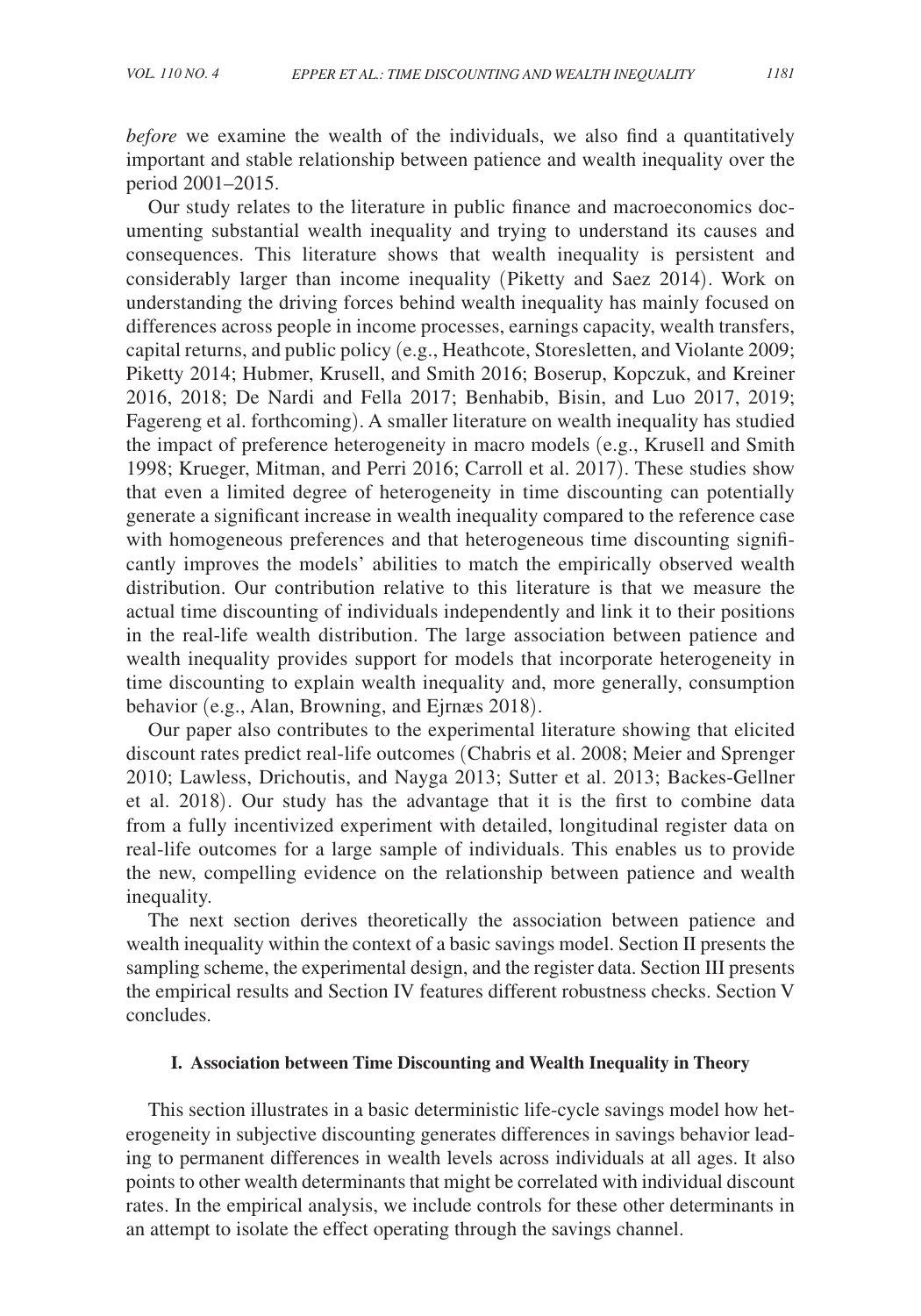Consider an individual choosing spending  $c(a)$  over the life cycle  $a \in (0,T)$  so as to maximize the discounted utility

as to maximize the discounted utility  
\n(1) 
$$
U = \int_0^T e^{-\rho a} u(c(a)) da, \quad u(c(a)) \equiv \frac{c(a)^{1-\theta}}{1-\theta},
$$

where  $u(\cdot)$  is instantaneous utility,  $\theta$  is the coefficient of relative risk aversion (CRRA), and  $\rho$  is the rate of time preference. The flow budget constraint is

(2) 
$$
\dot{w}(a) = rw(a) + y(a) - c(a),
$$

where  $w(a)$  is wealth,  $y(a)$  is income excluding capital income, and r is the market interest rate yielding capital income  $rw(a)$ . Utility (1) is maximized subject to the budget constraint  $(2)$ , a given level of initial wealth  $w(0)$  and the No Ponzi game condition,  $w(T) \geq 0$ . The solution is characterized by a standard Euler straint to derive the following closed-form wealth equation (see online Appendix A):

equation/Keynes-Ramsey rule, which may be used together with the budget constraint to derive the following closed-form wealth equation (see online Appendix A):  
\n(3) 
$$
w(a) = Y \left( \gamma(a) - \frac{1 - e^{\frac{r(1-\theta)-\rho}{\theta}}}{1 - e^{\frac{r(1-\theta)-\rho}{\theta}}} \right) e^{ra},
$$

where *Y* is lifetime resources equal to the present value of income over the life cycle plus initial wealth, while  $\gamma(a)$  is the share of lifetime resources received by the individual up to age *a*:

$$
Y \equiv \int_0^T y(a) e^{-ra} da + w(0), \quad \gamma(a) \equiv \frac{\int_0^a y(\tau) e^{-r\tau} d\tau + w(0)}{Y}.
$$

Wealth may both increase or decrease when going through the life cycle (higher *a*), and wealth may also be negative throughout the life cycle. The wealth equation (3) leads to the following prediction (see online Appendix A for a proof).

PREDICTION 1: *Differences in time discounting across people* (ρ) *generate differences in savings behavior* (*c*(*a*) *profiles*) *that generate inequality in wealth*  (*cross-sectional variation in w*(*a*))*, with patient people having more wealth at all points in the life cycle (a) conditional on the other wealth determinants*  $(Y, \gamma(a), T, \theta)$ *.* 

This shows that the savings channel generates a positive association between patience and wealth at *all ages*. Note that the effect of patience on consumption and savings is ambiguous because patient individuals consume less than impatient individuals early in life, but consume more later in life.<sup>[5](#page-5-0)</sup>

<span id="page-5-0"></span><sup>&</sup>lt;sup>5</sup>Note also that the CRRA parameter has ambiguous effects on wealth. A higher  $\theta$  reduces wealth if  $r > \rho$ and increases wealth if  $r < \rho$ . Intuitively, a higher  $\theta$  implies a stronger preference for consumption smoothing, which flattens the consumption profile. If the initial consumption profile is increasing (decreasing), occurring when  $r > \rho$  ( $r < \rho$ ), then this increases (decreases) consumption in the first part of life leading to lower (higher) wealth over the life cycle.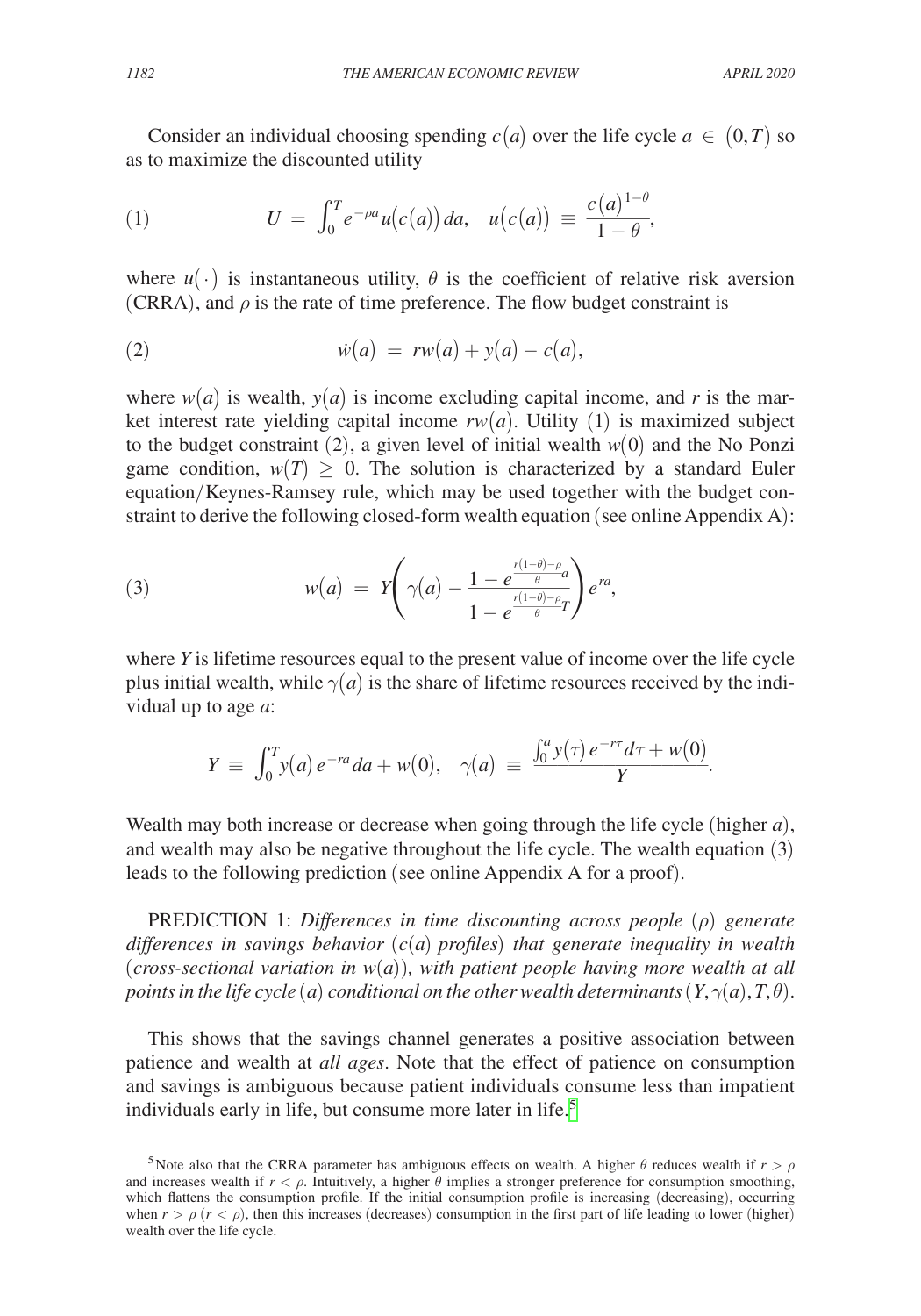Patience may also be correlated with the other wealth determinants. If, for example, patient individuals attain higher education levels and, therefore, higher permanent income *Y*, then this creates a positive relationship between patience and wealth beyond the savings mechanism. On the other hand, more education would normally also imply a steeper income profile, which in isolation reduces the level of wealth at all ages (due to lower values of  $\gamma(a)$  in equation (3)). In the empirical analysis, we include a large set of controls for other wealth determinants in an attempt to isolate the relationship between patience and wealth running through the savings channel.

In the simple model, individuals borrow and lend at the market interest rate *r*. In reality, the slope of the budget constraint may also vary with patience. For example, a large literature has theoretically and empirically examined the role of credit constraints for savings behavior (Zeldes 1989; Leth-Petersen 2010; Krueger, Mitman, and Perri 2016). For illustration, consider the case where borrowing is possible only up to a certain limit. This credit constraint becomes binding for the most impatient individuals who wish to run down wealth further, but, conditional on being constrained, wealth does not vary with patience. In the empirical analysis, we use different measures of credit constraints to examine whether impatient individuals are more likely to be constrained, and we analyze whether time discounting is associated with wealth inequality after controlling for credit constraints and other factors measuring the slope of the budget constraint.

#### **II. Experimental Design**, **Sample, and Data**

Our empirical analysis combines experimental data and administrative register data linked together using social security numbers (Epper et al. 2020). This section describes the sampling scheme, the design and implementation of the experiment, and the register data.

#### A. *Sample and Recruitment for the Experiment*

Respondents were recruited by sampling individuals from the Danish population register satisfying the criteria that they were born in the period 1973–1983 and resided in the municipality of Copenhagen (which is the largest municipality in Denmark and includes the capital city) when they were seven years old. For people in mid-life, the timing of education and retirement should have the least influence on the wealth ranking compared to other phases of life and income is arguably a good proxy for permanent income (Haider and Solon 2006). A total of 27,613 individuals received a personal invitation letter in hard copy from the University of Copenhagen. The letter invites them to participate in the online experiment taking place in February 2015. The letter informs subjects about a unique username and password needed to log in to a website, the expected time to complete the experiment, the possibility of earning money in the experiment, and contact information for support (an English translation of the letter is available in online Appendix Section B.1). The analysis includes the 3,620 of the invitees, who successfully completed the experiment on the experimental platform and received a payment (13 percent of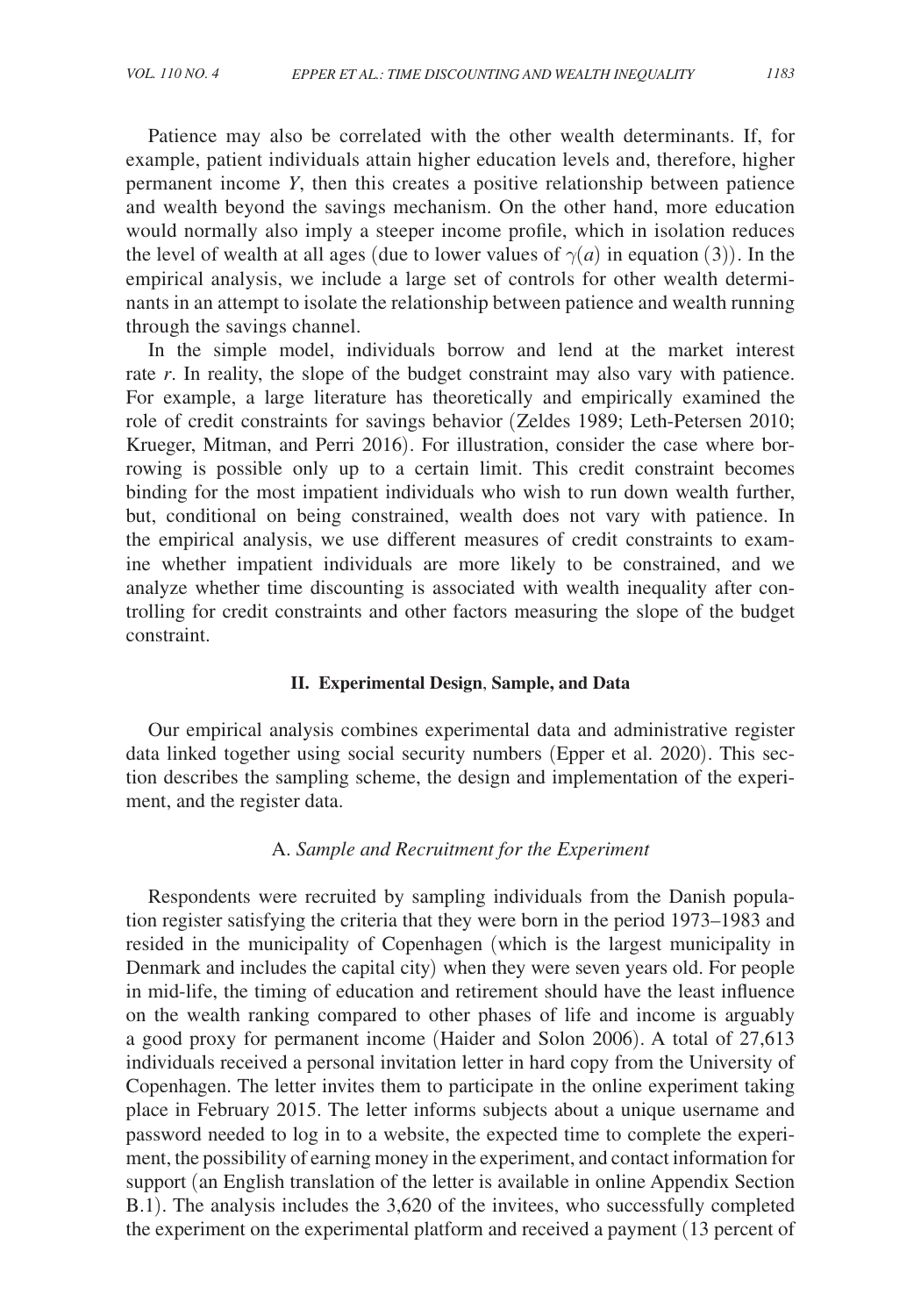all invitees). [6](#page-7-0) Participation rates at this level are common for similar experimental studies (e.g., Andersson et al. 2016 reports 11 percent). Sections IIC and IV analyze selection into the experiment.

The online experiment includes three preference elicitation tasks to measure time, risk, and social preferences. Each task is accompanied by short video instructions and comprehension questions. The three blocks appear in an individualized random order and, within each block, the set of choice situations is once again randomized. The elicitation tasks involve real monetary incentives. We use an experimental currency and inform the participants that 100 points correspond to DKK 25 in real money (US\$1  $\simeq$  DKK 6.5 at the time of the study). At the end of the experiment, the subject spins a wheel displayed on the screen in order to determine the choice situation relevant for payment. The random choice situation where the wheel stops is then displayed together with the subject's decision, and the points are exchanged into money. Payment is done via a direct bank transfer at the relevant date (details follow below). The possible payments considering all three tasks ranged from DKK 88 to 418. The average amount paid out was DKK 245.

### B. *Measurement of Patience and Other Behavioral Parameters*

We use a state-of-the art experimental procedure to elicit patience, which is based on convex time budgets (Andreoni and Sprenger 2012).<sup>[7](#page-7-1)</sup> In the experiment, subjects face a total of 15 independent budget allocation tasks that differ in terms of payment dates and interest payments. Each one of these tasks is displayed graphically on a separate screen.

[Figure 1](#page-8-0) depicts a screenshot of a typical allocation task. At the beginning of each choice situation, each subject is endowed with a budget of ten 100-point blocks. These ten blocks are allocated to the earlier of the two payment dates (8 weeks in Figure 1). The subject then has the possibility to move some or all of the ten blocks to the later date (16 weeks in Figure 1). When shifting a block into the future, the subject is compensated by a (situation-specific) interest payment. That is, each 100-point block's value increases once it is deferred to the later point in time. In the example depicted in the figure, each block allocated at the later point in time has a value of 105 points. The subject thus has to decide how many of the ten blocks to keep for earlier receipt and how many of the blocks to postpone for later receipt. In this example, the subject chooses to allocate four 100-point blocks for receipt in 8 weeks, and to save the remaining six 100-point blocks for receipt in 16 weeks. Deferring the receipt of six blocks leads to a total interest payment of  $6 \times 5 = 30$ points. Choices are made by clicking on the respective block, after which a horizontal bar appears that can be moved up and down, or by using the keyboard.

<span id="page-7-0"></span><sup>&</sup>lt;sup>6</sup>We also excluded 97 respondents without the required register data information (typically immigrants) or stating gender and/or year of birth that did not match the register data.

<span id="page-7-1"></span> $\frac{7}{2}$  We use money-sooner-or-later experiments because they are well suited for large-scale implementation on an internet platform. The experimental literature has also used experiments with real effort to elicit discounting behavior because they appear better able to measure present bias compared to convex time budget experiments (Augenblick, Niederle, and Sprenger 2015; Augenblick and Rabin 2019). More recently, Andreoni et al. (2018) shows that a sizable present bias also occurs if subjects allocate "bads," i.e., payments to the experimenter, in a convex time budget task, which suggests that it is not the convex time budget method per se that makes the detection of present bias difficult, but the framing of the task.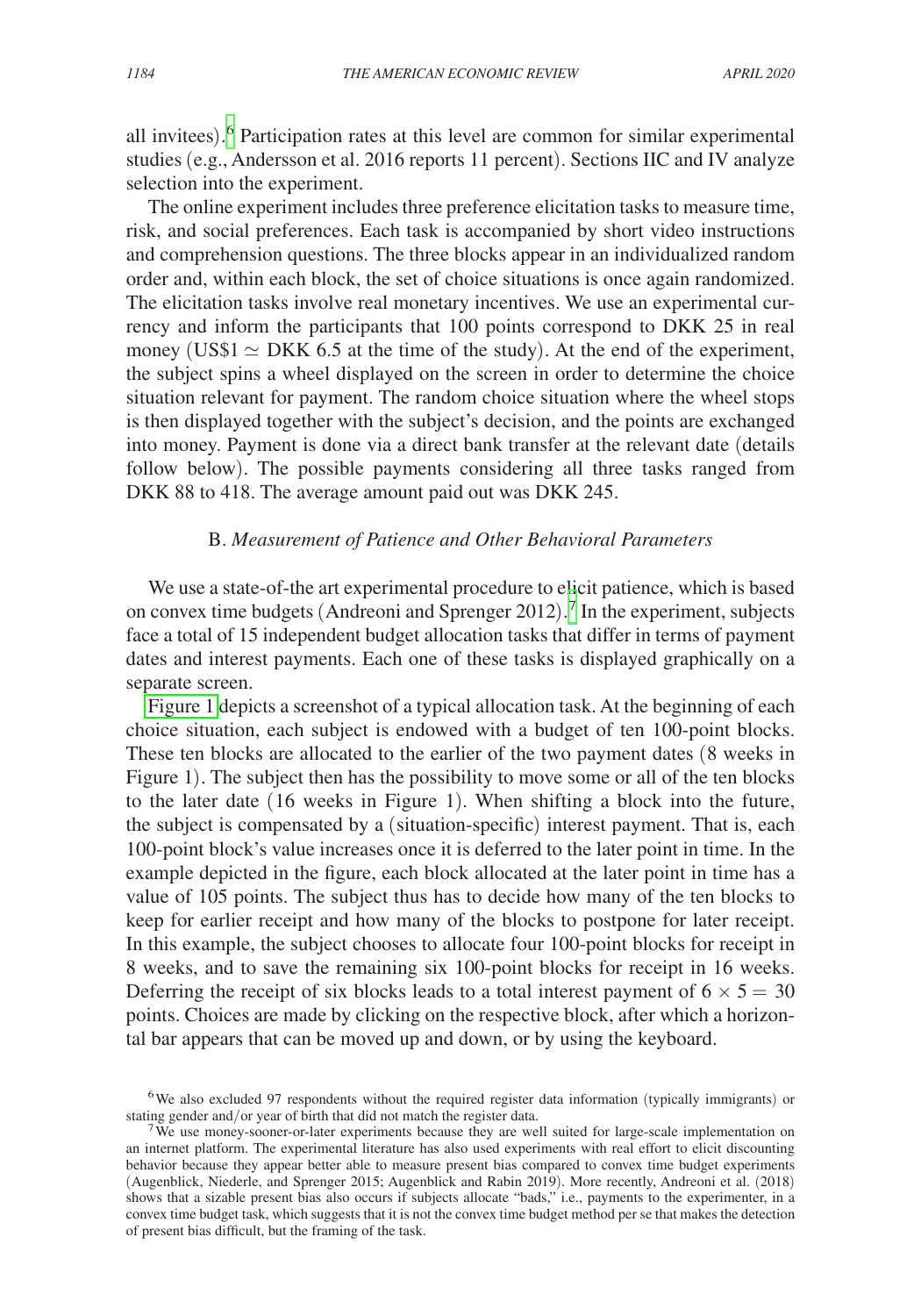<span id="page-8-0"></span>

Figure 1. Example of a Choice Situation

*Notes:* The figure shows a screenshot of a typical choice situation. Each subject is endowed with ten colored 100-point blocks to be received in 8 weeks. The subject can move some or all of the ten blocks to be received in 16 weeks. Each block allocated at the later point in time has a value of 105 points. In the example, the subject chooses to allocate four 100-point blocks for receipt in 8 weeks, and save the remaining six 100-point blocks for receipt in 16 weeks. To avoid status quo bias, the user interface is designed such that the subject has to make an active choice. The subject is only able to confirm the decision and move on after actively choosing one of the allocations.

The choice situations involve three different payment dates, "today," "in 8 weeks," and "in 16 weeks," with combinations of all three payment dates (details are provided in online Appendix Section B.2). The compiled list of transactions are sent electronically to a bank for implementation of the payout. Subjects know that the payment is initiated either on the same day, or exactly 8 or 16 weeks later. Hence, the payment dates displayed on the screen refer to the points in time where the transactions are actually initiated. It takes one day to transfer the money to the subject's *NemKonto*, which is a publicly registered bank account that every Danish citizen possesses and which is typically used as the salary account (using this account implies that participants do not have to provide account information).

The applied interest rates vary across choice situations. For example, the five choice situations asking subjects to choose between receiving payments in 8 weeks or 16 weeks have rates of return in the interval 5–25 percent (amounting to annualized interest rates in the range of 32–145 percent). This range of offered interest rates is similar to those used in other studies. In online Appendix Section B.3, we show that the distribution of choices made by the participants in our internet experiment is very similar to the choice distribution in the original convex time budget study of Andreoni and Sprenger (2012) based on a lab experiment with students. We also display the distributions of structurally estimated individual discount rates based on four different specifications of a random utility model in online Appendix Section B.3. The distributions and individual ordering of the discount rates are very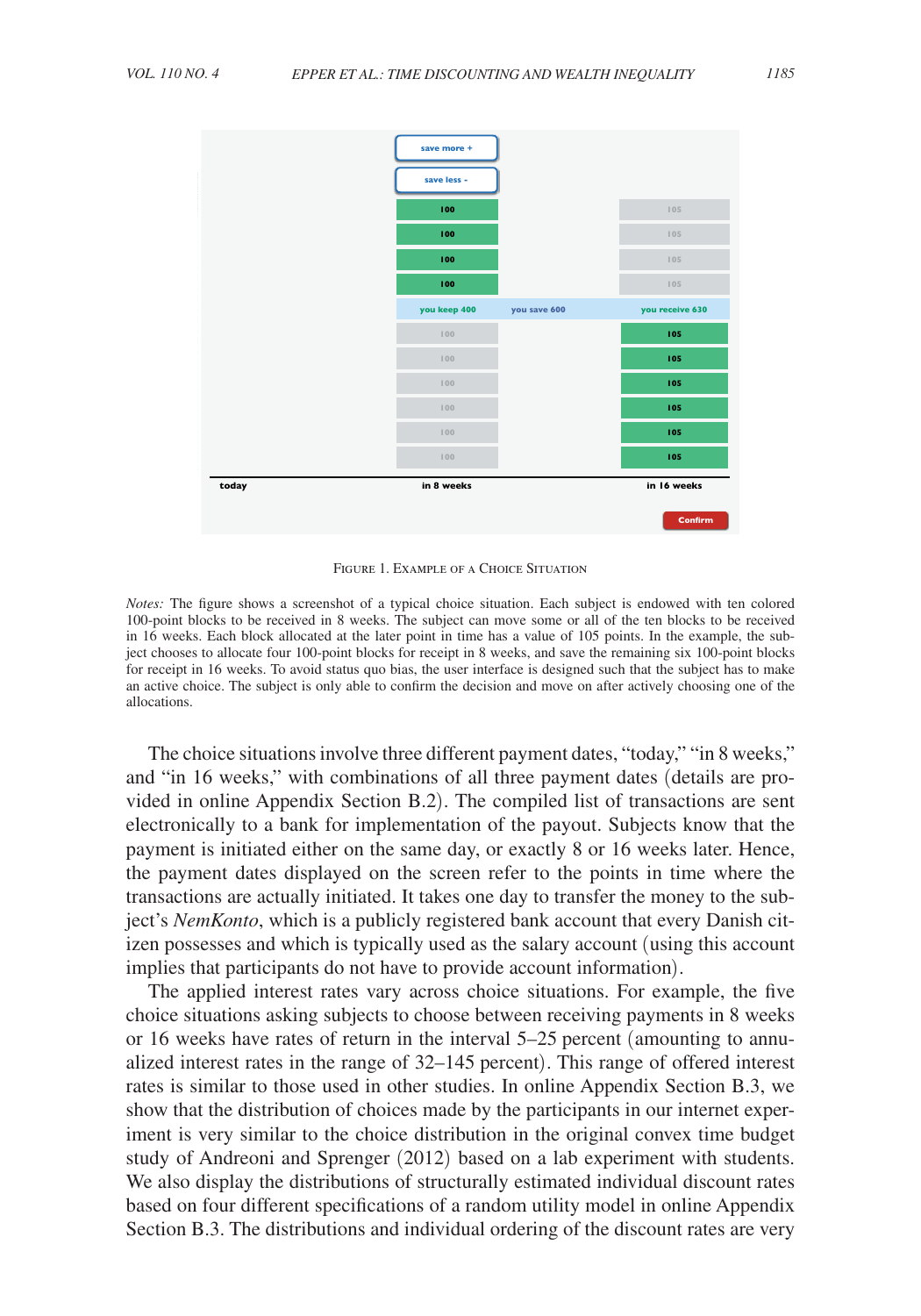similar, with an average annual discount rate in the range 39 to 51 percent across the different models. This is in line with the previous literature, surveyed by Frederick, Loewenstein, and O'Donoghue (2002) and Cohen et al. (forthcoming). In our main analysis, we focus on the relationship between individuals' positions in the elicited patience distribution and their positions in the wealth distribution. This relationship is insensitive to the overall level of discounting and is robust to changes in the discount rates as long as the ordering of discount rates across individuals is unchanged.

We use a simple patience index based on the arithmetic mean of blocks saved for later receipt to measure an individual's degree of patience. This index is based on the five intertemporal choice situations with allocations between  $t_1 = 8$  weeks and  $t_2$  = 16 weeks:

(4) 
$$
\phi_{\text{patience}} = \text{mean}\Big(\frac{z_1}{10}, \dots, \frac{z_5}{10}\Big),
$$

where  $z_i$  denotes the number of blocks saved in situation *i*, and where we divide each choice by the total number of blocks so that  $\phi_{\text{partience}} \in [0,1]$ . We interpret this as an indicator of long-run discounting with higher values of ϕ*patience* reflecting greater patience. Due to the discreteness of our measures (10 blocks to allocate in each of the 5 choice situations), our index can take values in steps of 1/50.

For the patience measure defined in (4), censoring occurs at both ends of the scale by construction, making it impossible to detect lower and higher discount rates than those offered in the experiment. [Figure 2](#page-10-0) depicts the cumulative distribution of this patience index. It reveals substantial heterogeneity across the individuals in the sample with the exception of the top end of the distribution where 19 percent of the individuals saved all blocks in all five choice situations. Figure 2 also shows tertile cutoff points, which we use to split individuals into high, medium, and low patience groups in order to be able to illustrate the differences in outcomes across these groups graphically. As discussed further in Section IVB, our key results are robust to using other ways of measuring patience with the experimental data, e.g., using patience as measured by the allocations between  $t_1 = 0$  weeks and  $t_2 = 8$ or 16 weeks.

Individuals with the same long-run discount rate may accumulate different wealth levels because some individuals are present biased or have other nonconstant discounting behavior (Angeletos et al. 2001). To analyze the role of nonconstant discounting, we compute the difference in savings choices between 0–8 weeks (short run) and 8–16 weeks (long run) for each of the five interest rates offered in the experiment and take the average of these differences for each individual. According to this measure, individuals have, on average, stationary preferences. About onethird of the individuals display no bias, a little less than one-third save more in the long-run decisions than in the short-run decisions (present biased), and a little more than one-third save more in the short-run decisions than in the long-run decisions (future biased). [8](#page-9-0) We include this information in the empirical analysis.

The distribution of individuals' differences between short-run and long-run decisions is bell-shaped around 0 (see online Appendix Section B.4) suggesting that

<span id="page-9-0"></span><sup>&</sup>lt;sup>8</sup>Our finding of no systematic present bias based on the nonparametric measure is confirmed when we estimate structural β-δ models, cf. online Appendix Section B.3.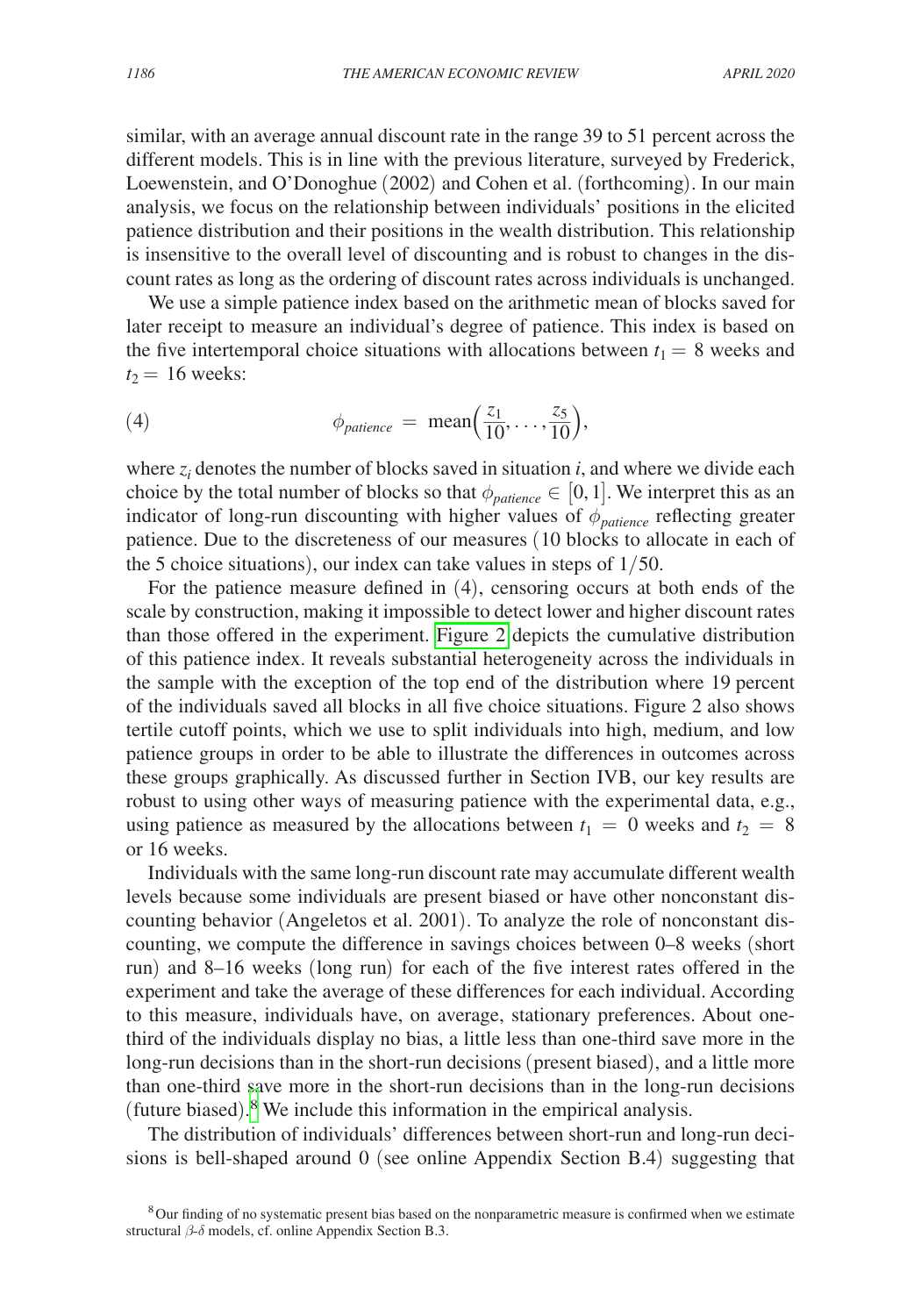<span id="page-10-0"></span>

Figure 2. Distribution of the Patience Index

*Notes:* The figure shows the cumulative distribution of the patience index computed from expression (4) using the experimental data with allocations between  $t_1 = 8$  weeks and  $t_2 = 16$  weeks. The vertical lines indicate tertile cutoff points.

this measure could reflect choice errors in the experiment rather than systematic behavioral biases. Choi et al. (2014) documents a correlation between choice inconsistencies and savings. In the empirical analysis, we therefore also include an indicator variable for individuals who violate monotonicity by saving more in a choice situation offering a low interest rate compared to a similar choice situation offering a high interest rate.

In some of the analyses, we include information about individuals' risk aversion and altruism elicited in the experiment. The types of tasks involved in the elicitation of these measures and the visualization on the screen were made as similar as possible to the ones used for elicitation of patience, resulting in a risk aversion index and an altruism index going from 0 to 1, as in the case of patience. Online Appendix Sections B.5 and B.6 provide additional information about the elicitation of risk aversion and altruism.

#### C. *Register Data Information on Wealth and Other Characteristics*

<span id="page-10-1"></span>The choice data from the experiment are linked at the individual level with administrative register data at Statistics Denmark. The register data contain demographic characteristics and longitudinal information about annual income and val- $\frac{1}{2}$  of assets and liabilities at the end of each year for each individual.<sup>[9](#page-10-1)</sup> The income and wealth information is based on third-party reports to the Danish tax authorities who use them for tax assessment and selection for audit (Kleven et al. 2011). For instance, employers report earnings, government institutions report transfer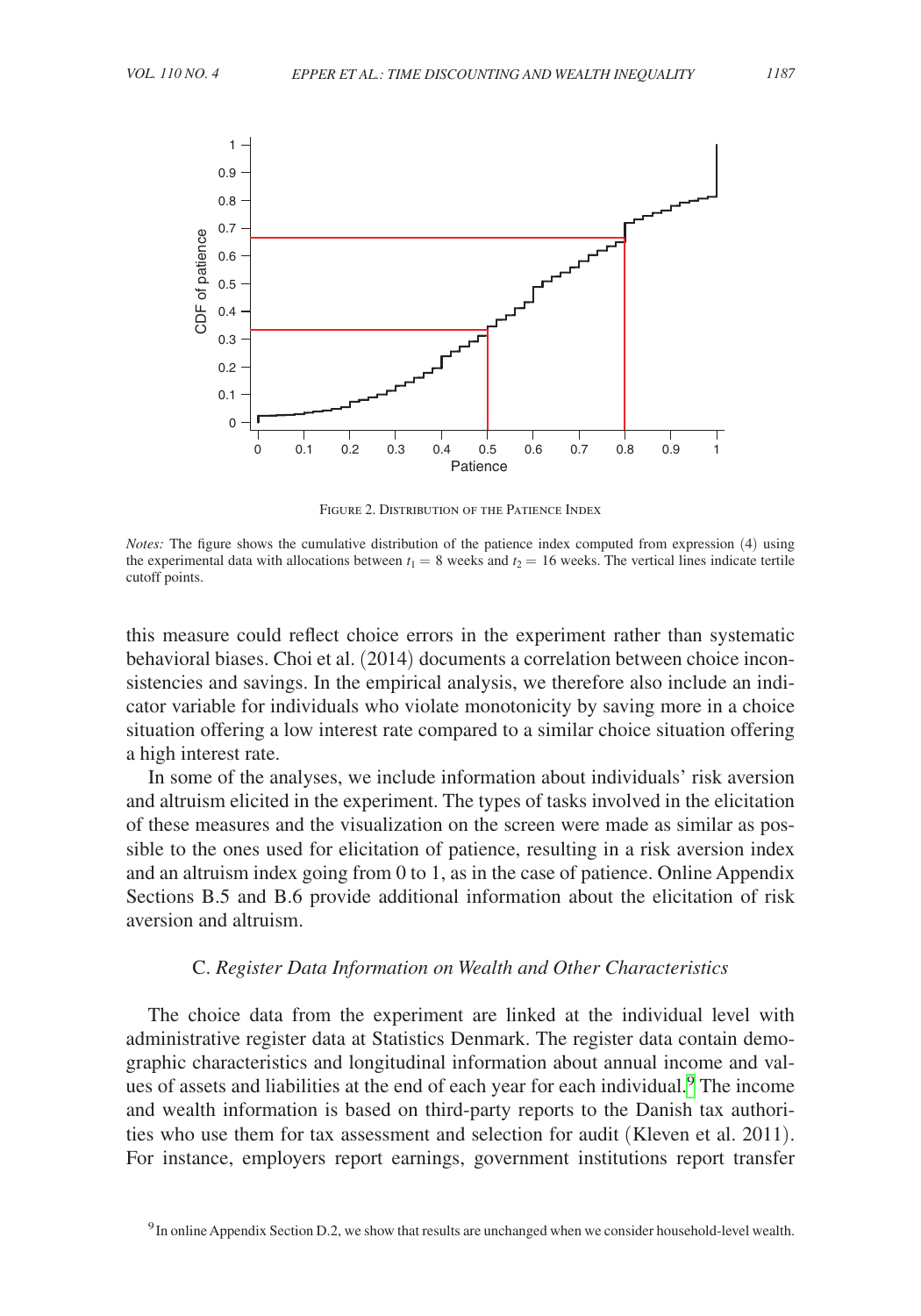payments, and banks, mortgage institutions, mutual funds, and pension companies report values of assets and liabilities. The value of assets includes bank deposits, market value of listed stocks, bonds and mortgage deeds in deposit, and value of property assessed by the tax authorities using land and real estate registries. The value of liabilities includes all debt except debt to private persons. The data contain information about adult individuals (age  $\geq$  18) over the period 1980–2015. Wealth accumulated in pension accounts and estimated car values are available as of 2014. Our results are robust to the inclusion of these components: see the robustness analysis in Section IVB.

The Danish wealth data have been used previously for research on wealth inequality (Boserup, Kopczuk, and Kreiner 2016), retirement savings (Chetty et al. 2014a), impact of credit constraints (Leth-Petersen 2010; Kreiner, Lassen, and Leth-Petersen 2019), effects of wealth taxation (Jakobsen et al. forthcoming), and accuracy of survey responses (Browning and Leth-Petersen 2003; Kreiner, Lassen, and Leth-Petersen 2015). Wealth inequality has been reasonably stable in Denmark over the 35-year observation period, with the top 10 percent richest owning between 50 and 80 percent of wealth depending on the definition of wealth and the sample considered (Boserup, Kopczuk, and Kreiner 2016; Jakobsen et al. forthcoming).

[Table 1](#page-12-0) provides summary statistics for our respondents (column 1) and compares their characteristics to those of a 10 percent random sample of the full population of this age group (columns  $2-3$ ).<sup>10</sup> The respondents' median wealth level is somewhat higher than the median of their annual gross income, while the variance of wealth is considerably higher. People in the bottom 10 percent of the distribution have negative net wealth. Percentile 95 of the wealth distribution is about five times the median. The corresponding ratio for the income distribution is less than two, showing that wealth is more unequally distributed than income. The respondents are slightly more likely to have children and are slightly more educated compared to the random sample. The distributions of income and wealth are statistically significantly different from the random sample, but the differences are not large. For example, the differences in the median levels of income and wealth are 6–7 percent. Income is slightly higher for the respondents throughout the income distribution, while the wealth distribution of respondents is somewhat more dispersed. Section IV provides evidence suggesting that our main results are not very sensitive to the differences in sample composition shown in Table 1.

#### **III. Empirical Results**

We start this section by presenting evidence on the overall association between time discounting and wealth inequality. Informed by basic savings theory, we then introduce a large number of control variables in an attempt to isolate an association between patience and wealth inequality operating through the savings channel. We also analyze the role of present bias, risk preferences, and altruism elicited in the

<span id="page-11-0"></span><sup>&</sup>lt;sup>10</sup>The differences in the table between the sample of respondents and the 10 percent random sample consist of differences between respondents and nonrespondents as well as differences between the individuals invited for the experiment and the population. Respondents and nonrespondents are compared in online Appendix Section B.7.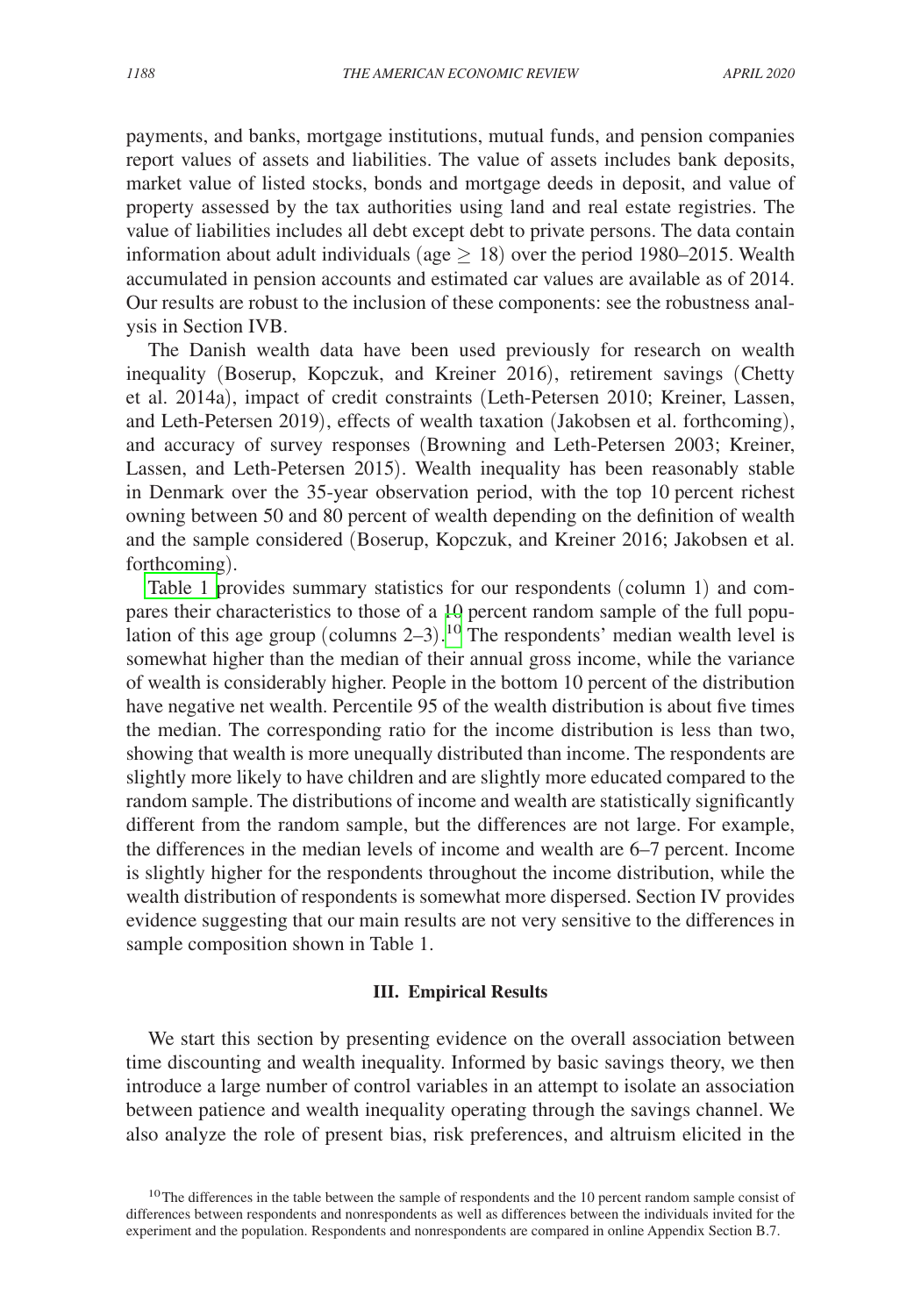|                            | Respondents<br>(1) | Population<br>$\left( 2\right)$ | $(1)-(2)$<br>(3) |        |
|----------------------------|--------------------|---------------------------------|------------------|--------|
| Age                        | 37.32              | 37.31                           | 0.01             | (0.82) |
| Woman $(= 1)$              | 0.50               | 0.50                            | $-0.01$          | (0.44) |
| Single $(= 1)$             | 0.28               | 0.28                            | $-0.01$          | (0.23) |
| Dependent children $(= 1)$ | 0.70               | 0.68                            | 0.02             | (0.00) |
| Years of education         | 14.90              | 14.70                           | 0.20             | (0.00) |
| Gross income distribution  |                    |                                 |                  |        |
| 5th percentile             | 135,745            | 113,992                         | 21,753           |        |
| 25th percentile            | 287,472            | 263,532                         | 23,941           |        |
| 50th percentile            | 382,997            | 355,896                         | 27,101           | (0.00) |
| 75th percentile            | 484,463            | 453,367                         | 31,096           |        |
| 95th percentile            | 719,754            | 698,786                         | 20,968           |        |
| Wealth distribution        |                    |                                 |                  |        |
| 5th percentile             | $-337,615$         | $-234,125$                      | $-103,490$       |        |
| 25th percentile            | 93.899             | 124,101                         | $-30,202$        |        |
| 50th percentile            | 486,006            | 458,345                         | 27,661           | (0.00) |
| 75th percentile            | 1,066,468          | 947,205                         | 119,263          |        |
| 95th percentile            | 2,395,664          | 2,215,063                       | 180,601          |        |
| <b>Observations</b>        | 3,620              | 70,756                          | 74,376           |        |

<span id="page-12-0"></span>Table 1—Means of Selected Characteristics: Respondents versus 10 Percent of the Population

*Notes:* Variables are based on 2015 values. The random 10 percent sample of the Danish population is drawn from individuals born in the same period (1973–1983) and not included in the gross sample. *p*-values from unconditional *t*-tests of equality of means in parentheses. The reported *p*-values for the gross income distribution and the wealth distribution are from two-sample Kolmogorov-Smirnov tests for equality of distribution functions.  $(= 1)$  indicates a dummy variable taking the value 1 for individuals who satisfy the description given by the variable name. Wealth denotes the value of real estate, deposits, stocks, bonds, mortgage deeds in deposit, cars, and pension accounts minus all debt except debt to private persons. The tax assessed values of housing is adjusted by the average ratio of market prices to tax assessed values among traded houses of the same property class and in the same location and price range. Gross income refers to annual income and excludes capital income. Wealth and income are measured in Danish kroner (DKK). The table includes individuals for whom a full set of register variables is available.

experiment. Finally, we analyze the role of credit constraints using administrative data with detailed financial information at the individual level.

#### A. *Association between Time Discounting and Wealth Inequality*

[Figure 3](#page-13-0) presents graphical evidence of the association between the elicited time discounting of the individuals and their positions in the wealth distribution, measured by the individual's percentile rank in the within cohort  $\times$  time distribution of the sample (e.g., Chetty et al. 2014b). This measure has several advantages: by construction it controls for life-cycle and time trends in wealth; it works well with zero and negative values that are common in wealth data; and it is robust to outliers and unaffected by monotone transformations of the underlying data. In panel A of Figure 3, we split the sample into three equally sized groups according to the degree of patience in the experiment and plot the average position in the wealth distribution of each group of individuals over the period 2001–2015. The group average of the most patient individuals is persistently at the highest position in the wealth distribution, followed by the group with medium patience, and with the most impatient individuals on average attaining the lowest position in the wealth distribution. The difference between the most patient group and the most impatient group is about 6–7 wealth percentiles throughout the 15-year period spanned by the data. This stability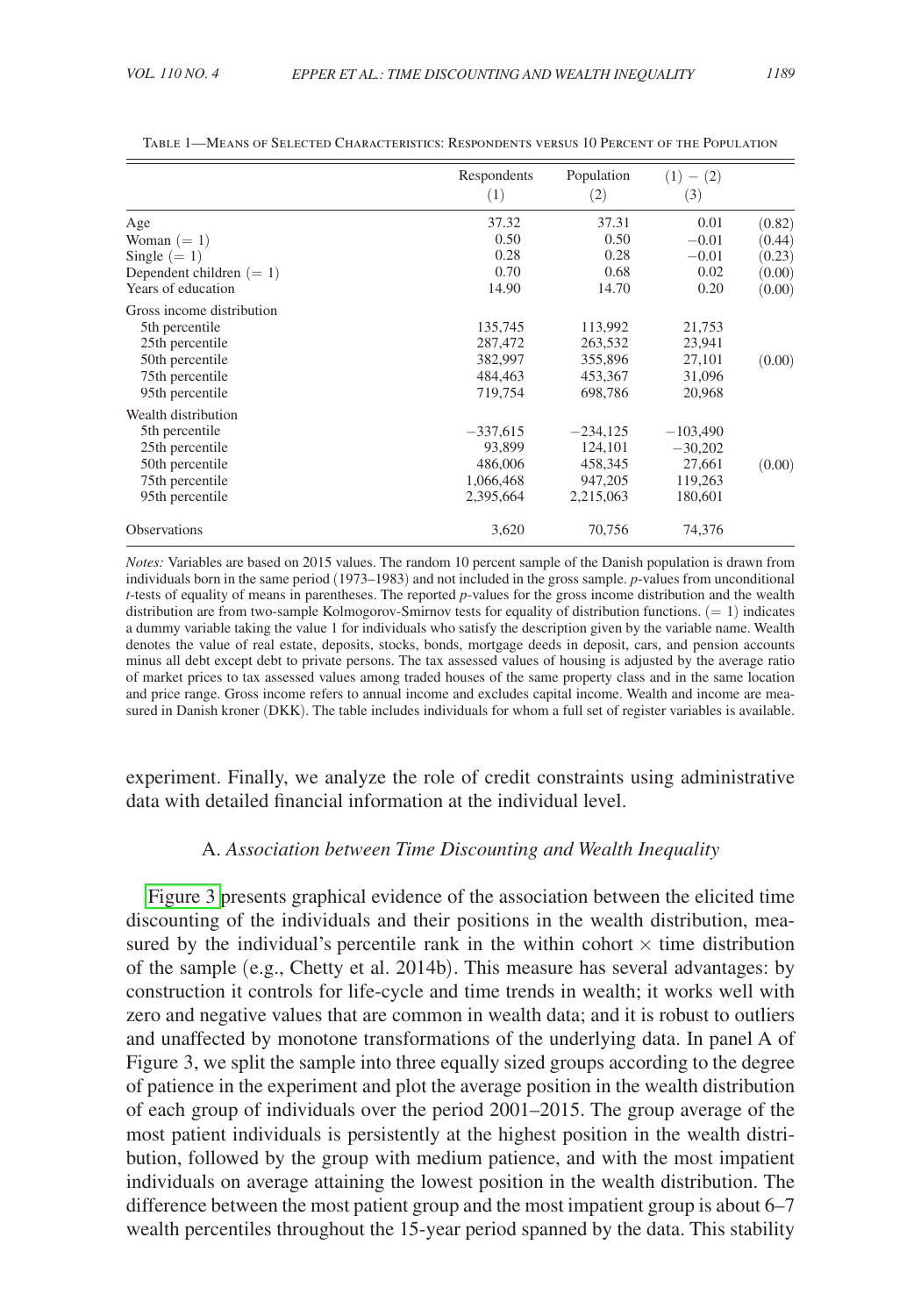Panel B. Patience versus education



<span id="page-13-0"></span>Panel A. Patience and position in the wealth distribution

Figure 3. Association between Time Discounting and Wealth Inequality

*Notes:* Panel A shows the association between elicited patience and the position in the wealth distribution in the period 2001–2015. The position in the distribution is computed as the within cohort  $\times$  time percentile rank. The sample is split into three equally sized groups according to the tertiles of the patience measure such that *High patience* includes the 33 percent most patient individuals in the sample, *Low patience* the 33 percent most impatient individuals, and *Medium patience* the group in between the *High patience* and *Low patience* groups. Cutoffs for the patience groups are: Low [0.0,0.5]; Medium [0.5,0.8]; High [0.8,1.0]. Panel B compares the patience-wealth association to the education-wealth association and to the parental wealth-wealth association. The subject's wealth and educational attainment are measured in 2015, where educational attainment equals years of completed education. Parental wealth is measured when the subject was 18 years old. The individuals in the sample are split into three equally sized groups according to patience, years of education, and parents' position in their wealth distribution, respectively. Cutoffs for the education groups (years) are: Low [8,14]; Medium [14,16.5]; High [16.5,21] where the numbers refer to years of completed education. Whiskers represent 95 percent confidence intervals.

of the association between patience and position in the wealth distribution shows that it is not driven by wealth shocks appearing around the same time as patience is elicited and that the relationship persists beyond temporary variations in wealth at business-cycle frequencies.

To assess the magnitude of the association between patience and wealth inequality, we compare it to the association between educational attainment levels and wealth inequality. Huggett, Ventura, and Yaron (2011) argues that educational attainment is one of the most important factors contributing to lifetime inequality. Panel B of Figure 3 splits the sample into three equally sized groups according to educational attainment as measured by the number of years of completed education, which range from 8 to 21 years. As is clear from the graph, the differences between the most educated group and the least educated group and between the most patient group and the least patient group are almost the same and equal to 7–8 percentiles. We also compare the patience-wealth association to the relationship between parental wealth and child wealth. It is well known from the intergenerational literature that parental wealth is a very strong predictor of child wealth (Charles and Hurst 2003; Clark and Cummins 2015; Adermon, Lindahl, and Waldenström 2018). Panel B of Figure 3 shows that individuals with parents in the top one-third of the parental wealth distribution are positioned 15 percentiles higher in the child wealth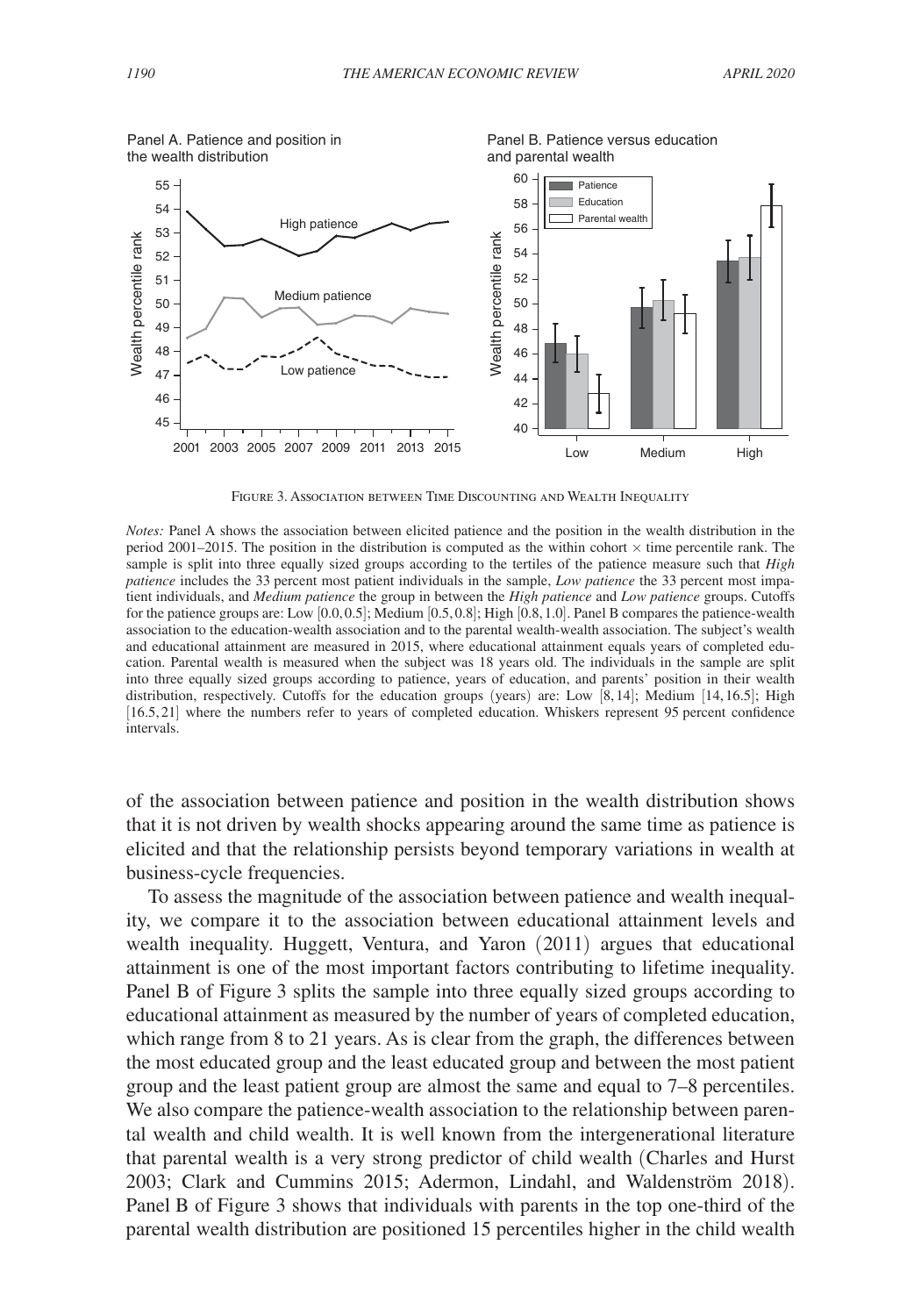distribution than individuals with parents in the lowest third of the parental wealth distribution. In other words, heterogeneity in time discounting and in education are roughly equally important for individuals' position in the wealth distribution, whereas parental wealth is roughly twice as important.

A regression of wealth in amounts (DKK) on the patience index, including age dummy variables to control for life-cycle patterns, gives a coefficient of DKK 215,000. This coefficient measures the average effect of moving from the lowest to the highest level of patience in the sample. The increase in wealth corresponds to about half of the median wealth level reported in Table  $1<sup>11</sup>$  $1<sup>11</sup>$  $1<sup>11</sup>$ 

[Figure 4](#page-15-0) provides evidence on the association between patience and wealth measured throughout the wealth distribution. The graph shows coefficients from quantile regressions of wealth on patience and their 95 percent confidence intervals. The average effect of DKK 215,000 is illustrated by the horizontal dotted line. The association between patience and wealth is close to 0 in the bottom 10 percent of the wealth distribution. This is consistent with the presence of credit constraints, as described theoretically in Section I and documented empirically in Section IIID. The association between patience and wealth increases as we move up in the wealth distribution with a point estimate at percentile 95 of DKK 615,000, which is about three times as large as the average effect.

In summary, the overall association between patience and the position in the wealth distribution is strongly significant, quantitatively important, stable across 15 years and exists through the entire wealth distribution except at the very bottom.

#### B. *Isolating the Savings Channel by Controlling for Other Wealth Determinants*

The bivariate association between patience and wealth inequality in Figure 4 is potentially caused by higher savings propensities of patient individuals in accordance with standard savings theory, but it could also exist because of a correlation between patience and other wealth determinants as described theoretically in Section I. Identifying the long-run impact of differences in preferences is a challenge because it is impossible in practice to randomly assign type characteristics to people. In this section, we provide suggestive evidence on the savings channel by employing a selection-on-observables strategy. We do this by measuring the strength of the association between patience and wealth in multivariate regressions with a large set of controls for the other potential wealth determinants. Recognizing that other covariates could matter and that variables may be measured with error, this evidence on the savings channel can only be suggestive. Section IV reports results from a large number of sensitivity analyses.

Theoretically, differences across individuals in the level of permanent income and in the time profiles of income are important for the cross-sectional variance in wealth. In addition, these wealth determinants are likely correlated with patience

<span id="page-14-0"></span> $11$  In online Appendix Section C.1, we report results from regressing wealth in amounts on individual discount rates. The individual discount rates are estimated using four different random utility models as described in Section IIB and online Appendix Section B.3. The association between wealth levels and discount rates is in the range DKK −918 to DKK −720 per percentage point across the different models. In line with previous experimental studies, we find large variation in individual discount rates. Accordingly, a one standard deviation higher discount rate is associated with a DKK 38,700–46,900 lower level of wealth.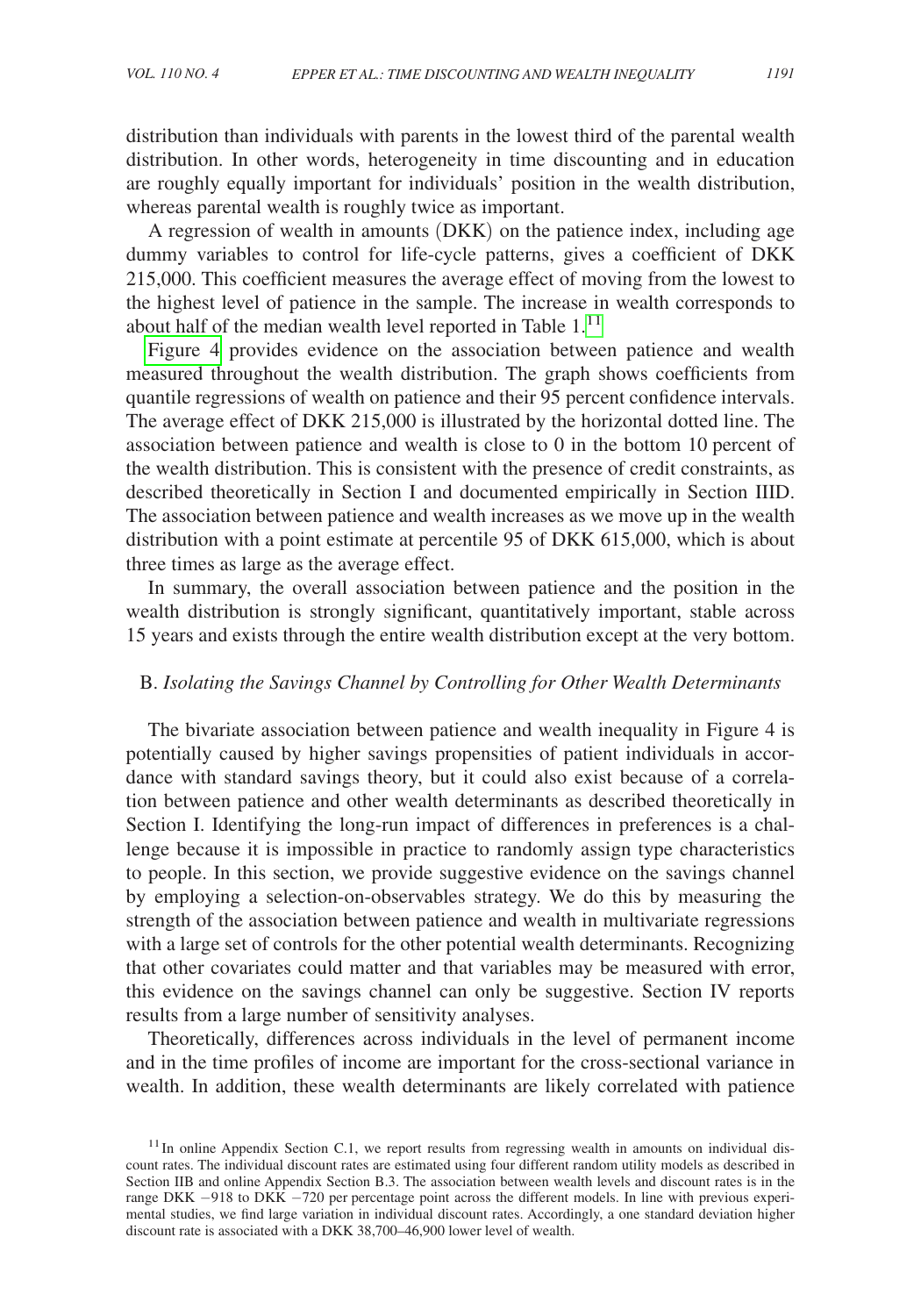<span id="page-15-0"></span>

Figure 4. Relationship between Patience and Wealth throughout the Wealth Distribution

*Notes:* The figure plots patience coefficients from quantile regressions of wealth measured in DKK on the patience index and age indicators to account for life-cycle patterns. Whiskers represent 95 percent confidence intervals. The dotted line indicates the patience coefficient from an OLS regression with the same variables.

since patient individuals are more prone to make educational investments. [Figure 5](#page-16-0) shows how the position in the labor income distribution differs across the three patience groups defined in Figure 3. Panel A of Figure 5 plots for each age of the individuals the coefficients from a regression of the percentile rank in the income distribution on the patience group indicators, where *Low patience* is the reference group. The panel shows that the most patient group on average has a steeper income profile over the age interval 18–40. They start out being lower in the income distribution than the less patient groups, but at age 40 they are positioned about seven percentiles higher than the low patience group, suggesting that individuals in the most patient group have higher levels of permanent income. It turns out that controls for educational attainment capture these income differences very well. Panel B plots the patience coefficients from the same regressions when we include 11 dummy indicators for years of completed education. The patience coefficients are now close to 0. This suggests that inclusion of educational attainment indicators in the wealth rank regressions adequately controls for differences in permanent income and in timing of income.

[Table 2](#page-17-0) shows the impact on the patience-wealth inequality association of including the 11 educational attainment controls. Column 1 in panel A reports the result from a bivariate regression of the wealth rank percentile in 2015 on the patience measure.<sup>12</sup> The estimate shows that moving from the lowest to the highest level of

<span id="page-15-1"></span> $12$  We focus on the wealth positions at the end of the observation period because at this point in the life cycle, individuals have completed their education and income is arguably a good proxy for permanent income (Haider and Solon 2006). Online Appendix Section D.2 shows that the results are robust to using a longer time period for measuring the position in the wealth distribution.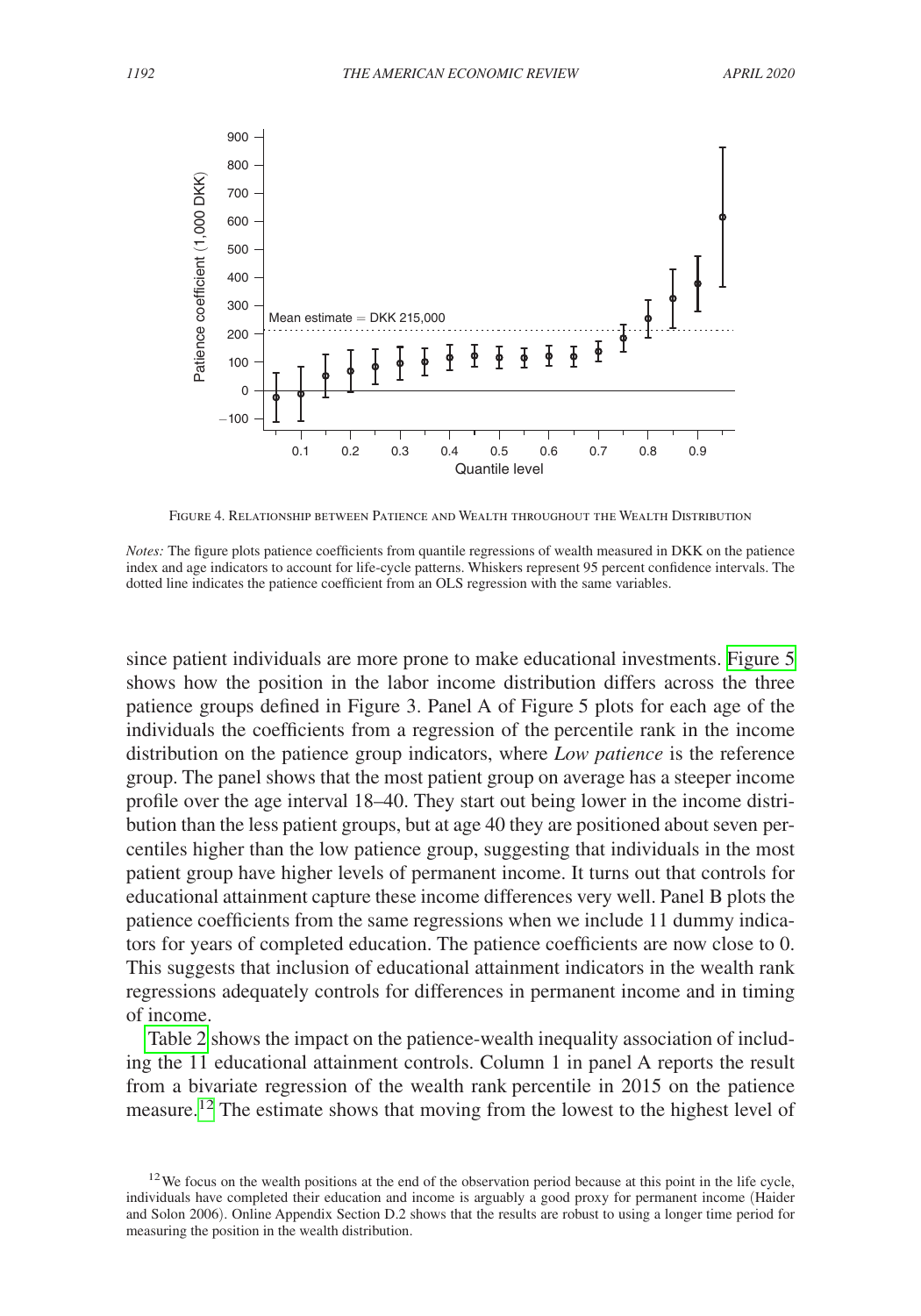<span id="page-16-0"></span>

Figure 5. Relationship between Discounting Behavior and Income over the Life Cycle

*Notes:* Panel A plots coefficients from regressions of "within-age-group-and-year labor income percentile rank" on two patience group indicators (*High patience* and *Middle patience*). The base group is *Low patience*. The definition of the three groups is described in the Notes for Figure 3. Panel B plots patience group coefficients from the same type of regressions, but this time including 11 dummy indicators for years of completed education. Panel B shows that the patience coefficients are insignificant, suggesting that educational attainment dummies adequately control for differences in permanent income and in timing of income. Whiskers represent 95 percent confidence intervals in both panels.

patience in the sample is associated with a difference of 11.4 wealth percentiles. The association is precisely estimated with a standard error of 1.73, corresponding to a *p*-value of significance equal to  $6.1 \times 10^{-11}$ . When including the educational attainment indicators in column 2, the coefficient on patience decreases somewhat, but it is still large with a value of 9.6 percentiles.

In column 3, we include 59 additional control variables in the regression. We control for differences in income path by including decile indicator variables for the position in the within-cohort income distribution in 2015 (gross income excluding capital income), for the observed income growth from age 25–27 to age 30–32, and for the expected income growth from 2014 to 2016 obtained from survey information accompanying the experiment. We also include decile indicators for school grades motivated by the fact that cognitive ability is relevant for individuals' income potential and also correlated with time discounting (Dohmen et al. 2010).

We include decile dummies for the within-cohort wealth rank at age 18 to capture the potential role of differences in initial wealth across individuals when entering into adulthood. Wealth accumulation may also be influenced by transfer payments from parents during adulthood (De Nardi 2004; Boserup, Kopczuk, and Kreiner 2016). Under the assumption that the variation in family transfer payments across individuals is a function of parental wealth, we control for this source of variation in wealth by including decile indicators for parental wealth measured when individuals are 18 years old. $13$ 

<span id="page-16-1"></span><sup>&</sup>lt;sup>13</sup>We obtain the same result if we confine the sample to individuals where both parents are alive in 2015, see online Appendix Section D.2. This rules out that wealth differences are driven by inheritance from parents.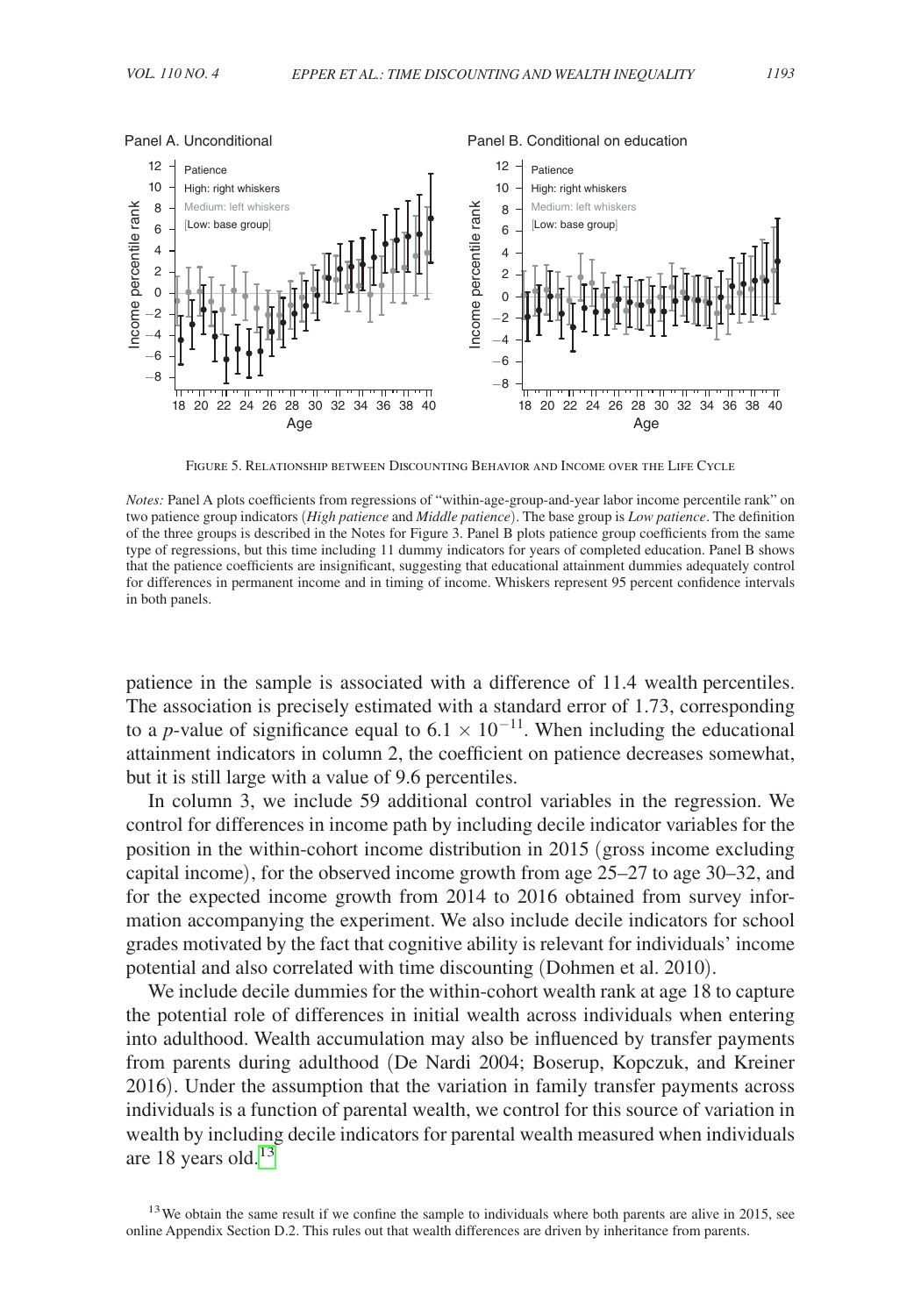<span id="page-17-0"></span>

|                                                          | (1)             | (2)                   | (3)            | (4)               | (5)                    | (6)             | (7)               |
|----------------------------------------------------------|-----------------|-----------------------|----------------|-------------------|------------------------|-----------------|-------------------|
| Panel A. Dependent variable: wealth, rank                |                 |                       |                |                   |                        |                 |                   |
| Patience                                                 | 11.37<br>(1.73) | 9.59<br>(1.75)        | 8.45<br>(1.75) | 9.45<br>(1.92)    | $-1.44$<br>(2.29)      | 11.14<br>(2.41) | 7.72<br>(2.25)    |
| Risk aversion                                            |                 |                       | 2.53<br>(2.04) | 2.45<br>(2.04)    | $-2.81$<br>(2.84)      | 5.31<br>(2.70)  | 3.18<br>(2.54)    |
| Present bias $(= 1)$                                     |                 |                       |                | 1.23<br>(1.33)    |                        |                 |                   |
| Future bias $(= 1)$                                      |                 |                       |                | 2.58<br>(1.32)    |                        |                 |                   |
| Nonmonotonic<br>choices in time task $(= 1)$             |                 |                       |                | $-1.99$<br>(1.07) |                        |                 |                   |
| Altruism                                                 |                 |                       |                | $-3.67$<br>(2.16) |                        |                 |                   |
| Interest rate on liquidity                               |                 |                       |                |                   |                        |                 | $-1.63$<br>(0.10) |
| Owned stocks,<br>$2008 - 2014 (= 1)$                     |                 |                       |                |                   |                        |                 | 6.21<br>(1.56)    |
| Rate of return on<br>stocks, 2008-2014                   |                 |                       |                |                   |                        |                 | 0.36<br>(0.54)    |
| <b>Educational attainment</b><br>Additional controls     | No<br>No        | Yes<br>N <sub>0</sub> | Yes<br>Yes     | Yes<br>Yes        | Yes<br>Yes             | Yes<br>Yes      | Yes<br>Yes        |
| Observations<br>Adjusted $R^2$                           | 3,620<br>0.01   | 3,620<br>0.02         | 3,552<br>0.08  | 3,552<br>0.08     | 1,353<br>0.03          | 2,157<br>0.08   | 2,157<br>0.19     |
| Panel B. Dependent variable: wealth, amounts (1,000 DKK) |                 |                       |                |                   |                        |                 |                   |
| Patience                                                 | 215<br>(44)     | 171<br>(40)           | 147<br>(40)    | 168<br>(40)       | $\overline{2}$<br>(36) | 192<br>(62)     | 134<br>(60)       |
| Same controls as in panel A<br>Age dummies               | Yes<br>Yes      | Yes<br>Yes            | Yes<br>Yes     | Yes<br>Yes        | Yes<br>Yes             | Yes<br>Yes      | Yes<br>Yes        |
| Observations<br>Adjusted $R^2$                           | 3,620<br>0.02   | 3,620<br>0.03         | 3,552<br>0.08  | 3,552<br>0.09     | 1,353<br>0.01          | 2,157<br>0.09   | 2,157<br>0.14     |

Table 2—Patience and Wealth Inequality

*Notes:* OLS regressions of wealth inequality on patience. The measurement of patience is described in expression (4). Robust standard errors in parentheses. Panel A uses percentile ranks in the wealth distribution computed within cohorts in 2015 as the dependent variable. The interest rate on liquidity and the rate of return on stocks are measured in percent. The rate of return on stocks is winsorized at 5th percentile and 95th percentile. Column 5 reports estimation results on the subsample of respondents who are recorded holding liquid assets worth less than one month's disposable income in 2014. Columns 6 and 7 report estimation results on the subsample holding liquid assets worth more than one month's disposable income in 2014. The controls for educational attainment include indicator variables for 12 lengths of education measured in years in the Danish education system. The additional controls include income decile indicators based on the position in the within-cohort gross income (excluding capital income) distribution in 2015, decile indicators based on the observed income growth from age 25–27 to age 30–32, decile indicators for the expected income growth from 2014 to 2016 obtained from survey information accompanying the experiment, school performance decile indicators based on self-reported school grades, initial wealth decile indicators based on the position in the within-cohort wealth distribution at age 18, parental wealth decile indicators based on the position of parents in the parental wealth distribution measured within the cohort of the respondent when the respondent was 18 years old, a gender dummy, a dummy for being single, and a dummy for having dependent children. Furthermore, all regressions include constant terms (not reported). Panel B uses wealth measured in amounts (1,000 DKK) in 2015 as the dependent variable. The table format of panel B follows the format of panel A with the same sample restrictions and control variables. However, panel B also includes age indicators to account for life-cycle patterns and only reports the estimation output for the patience variable.

Additionally, we include risk aversion elicited in the experiment among the controls. It is well known that risk aversion and patience are correlated (e.g., Leigh 1986; Anderhub et al. 2000; Eckel, Johnson, and Montmarquette 2005), and risk aversion is theoretically a potential wealth determinant, although its effect on wealth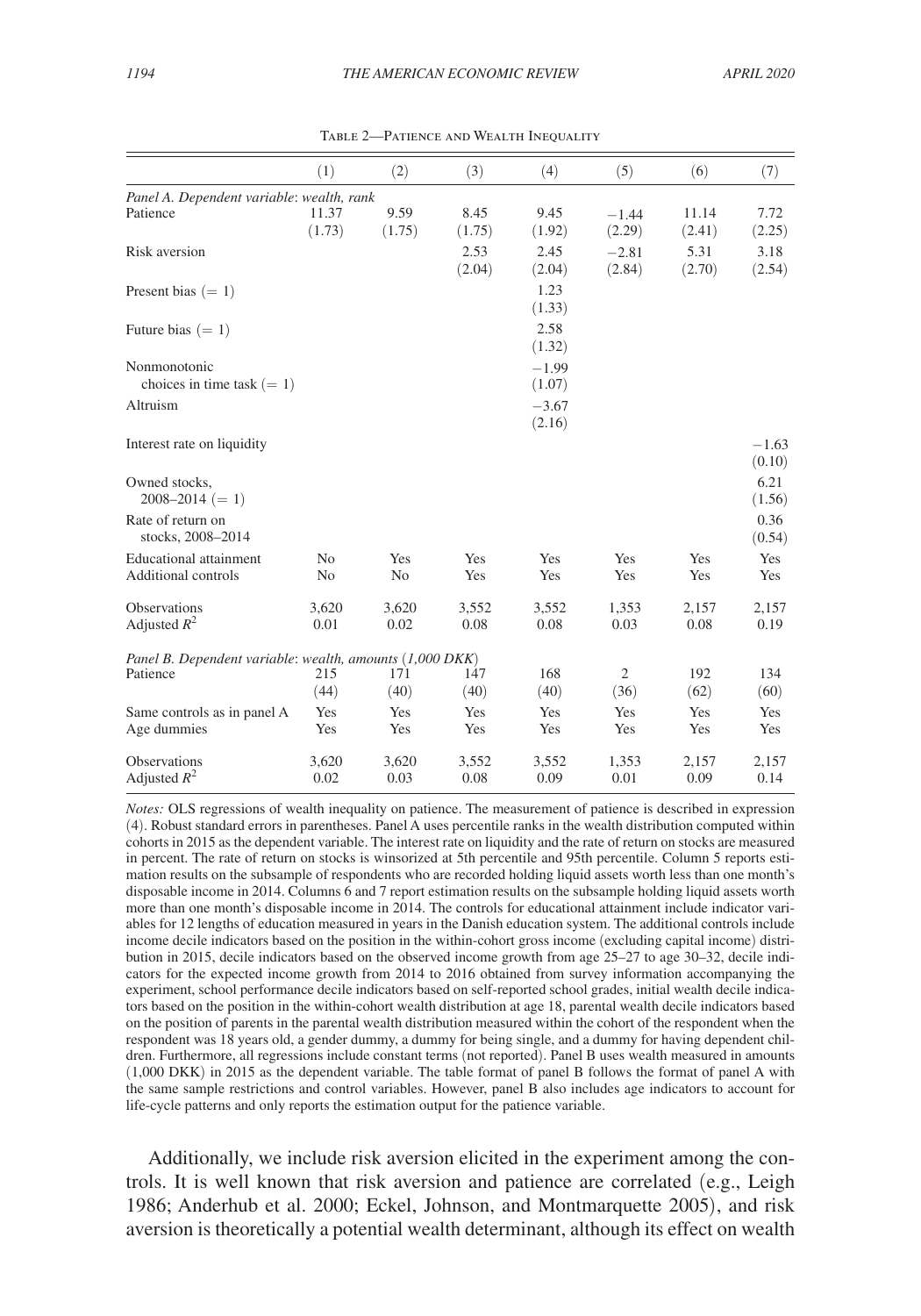is ambiguous (see footnote 5). Finally, we also include demographic controls for gender, marital status, and the presence of dependent children.

After including all 70 controls in column 3, the patience-wealth inequality association is 8.5 percentiles, which is equal to three-fourths of the bivariate association in column 1, and it is precisely estimated with a standard error of 1.75. We arrive at the same conclusion when we look at wealth amounts in panel B. The estimated coefficient on patience with all controls in column 3 shows a DKK 147,000 difference between the lowest and the highest level of patience, which is approximately three-fourths of the bivariate association of DKK 215,000 reported in column 1. These results suggest that the savings channel is a driver behind the large observed association between patience and wealth inequality. Online Appendix Section C.2 provides supplementary evidence supporting this conclusion by showing that the gap in wealth between patient individuals and less patient individuals increases gradually over the life cycle from age 18 to 40, and by demonstrating a positive association between patience and savings propensities over this life-span.

#### C. *Present Bias*, *Choice Inconsistency*, *and Altruism*

In column 4 of Table 2, we include additional information from the experiment about preferences and behavior as described in Section IIB. We include indicator variables for whether individuals display present-biased behavior or future-biased behavior and for making nonmonotonic choices in the experiment. We also include the altruism index in the regression. When adding these variables, the patience coefficient increases from 8.5 percentiles to 9.5 percentiles. The additional behavioral coefficients are all small and insignificant at conventional levels. As discussed in Section IIB, the fact that present bias is insignificant could reflect that the experimental design used in this study is not ideal for detecting such behavior. Nevertheless, the results show that the elicited long-run patience level strongly predicts wealth inequality, while risk preferences and social preferences elicited in the experiment play little or no role for wealth inequality.

#### D. *The Role of Financial Markets*

Theory predicts that relatively impatient people wish to borrow more. As a consequence, they impose, on themselves, a higher risk of being credit constrained. This can be important for propagation of business-cycle shocks and the efficacy of stimulus policy (Carroll, Slacalek, and Tokuoka 2014; Krueger, Mitman, and Perri 2016) and also for the association between patience and wealth inequality that we study. This association may be muted because constrained individuals with differing levels of patience are unable to run down wealth further and, therefore, end up with the same level of wealth, as is described theoretically in Section I.

To measure credit constraints, we follow the previous literature and construct a dummy indicator for respondents holding liquid assets corresponding to less than one month of disposable income (e.g., Zeldes 1989; Johnson, Parker, and Souleles 2006; Leth-Petersen 2010). Using this measure, we find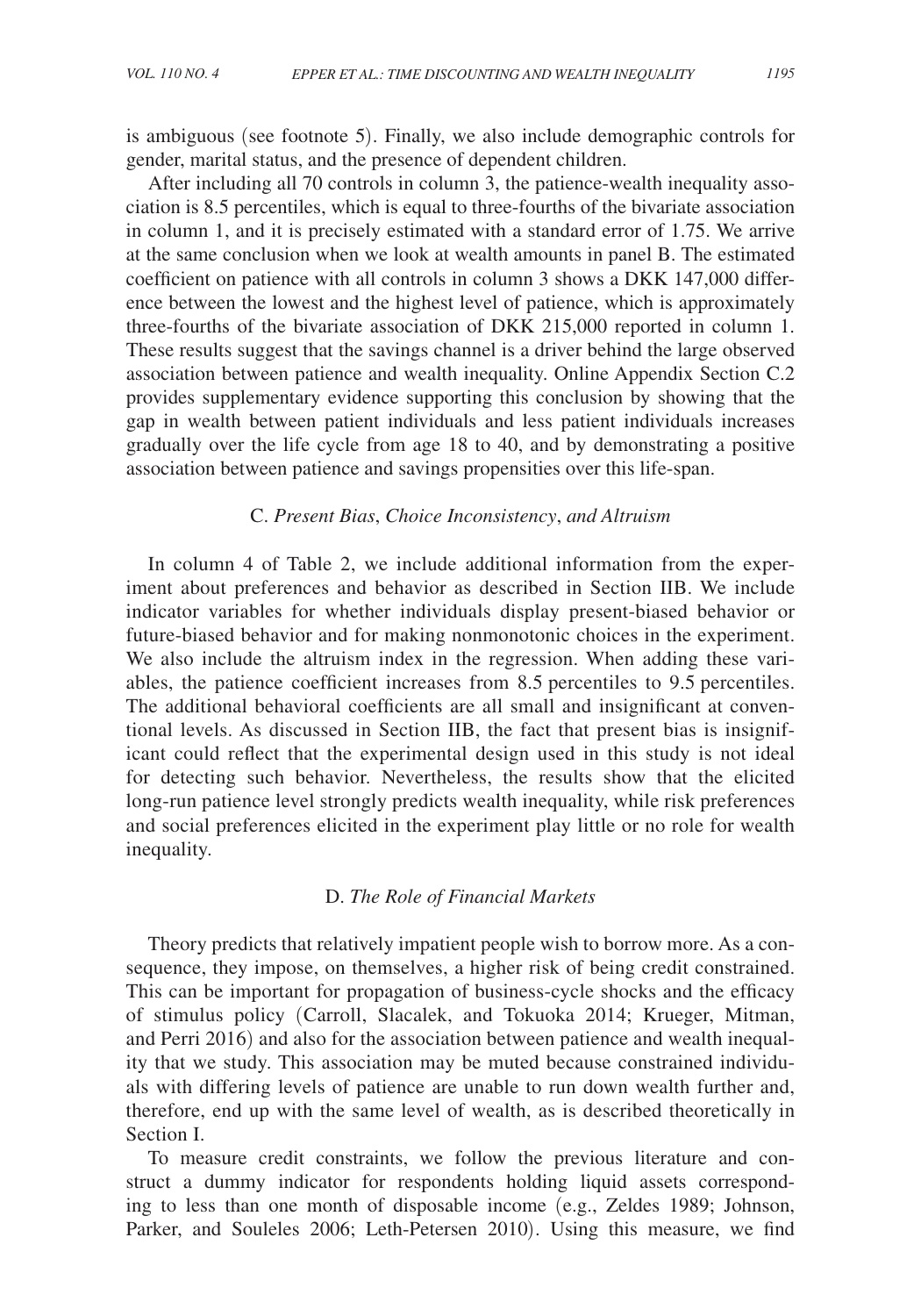a remarkably stable and quantitatively important association between the individuals' degrees of patience and their propensities to be credit constrained over the period 2001–2015 (see online Appendix Section C.3). The stable relationship over such a long period is consistent with the notion of self-imposed credit constraints.

In columns 5 and 6 of Table 2, we analyze the relationship between patience and wealth inequality for credit constrained individuals and unconstrained individuals, respectively. For this exercise, we split the sample based on the credit constraint indicator measured in 2014, i.e., the year before we measure the wealth rank, and estimate the baseline specification in column 3 for the two subsamples. The association between elicited patience and wealth percentile rank turns out to be small and insignificant at conventional levels for the credit constrained individuals (column 5). In contrast, the association for the unconstrained individuals is 11.1 percentiles (column 6) and thus considerably larger than the 8.5 percentiles obtained for the full sample (column 3). This evidence is consistent with the theoretical insight that the overall association between patience and wealth inequality is muted by credit constraints and can explain why patience and wealth are unrelated in the bottom of the wealth distribution (cf. Figure 4).

The assumption underlying the credit constraint indicator is that some individuals may borrow at a fixed interest rate, while others cannot borrow at all. Arguably, this does not capture the entire effect of credit constraints as people can have different access to credit and, therefore, effectively face constraints with varying intensity. The relevant slope of the budget line is the interest rate on marginal liquidity, which may vary across individuals. To further account for credit constraints, we compute a measure of this "marginal interest rate" and include it among the controls in column 7 of Table 2. The marginal interest rate is derived from account-level data with information about debt, deposits, and interest payments during the year. We impute the interest rate for each account of an individual from yearly interest payments and end-of-year balances. For people with debt accounts, we select the highest interest rate among debt accounts as the marginal interest rate. For people without debt, we select the lowest interest rate among their deposit accounts based on the logic that this is the cheapest source of liquidity. Kreiner, Lassen, and Leth-Petersen (2019) shows that the computed interest rates match actual interest rates set by banks well and that this measure of credit constraint tightness improves the ability to predict spending responses to a stimulus policy. Details about the construction of the marginal interest rate, its distribution, and validation of the imputation are presented in online Appendix Section C.4 and in Kreiner, Lassen, and Leth-Petersen (2019).

Recent evidence also suggests that some individuals are better at obtaining high returns on financial assets (Fagereng et al. forthcoming), which create variation in the slope of the budget line of savers. To account for this type of variation, we compute stock market returns for each individual by dividing the sum of dividend income and realized capital gains/losses during the year with the market value of stocks. As returns and ownership fluctuates somewhat from year to year, we calculate the average value over the period 2008–2014. Besides the stock market returns, we also include an indicator variable for owning stocks during the period.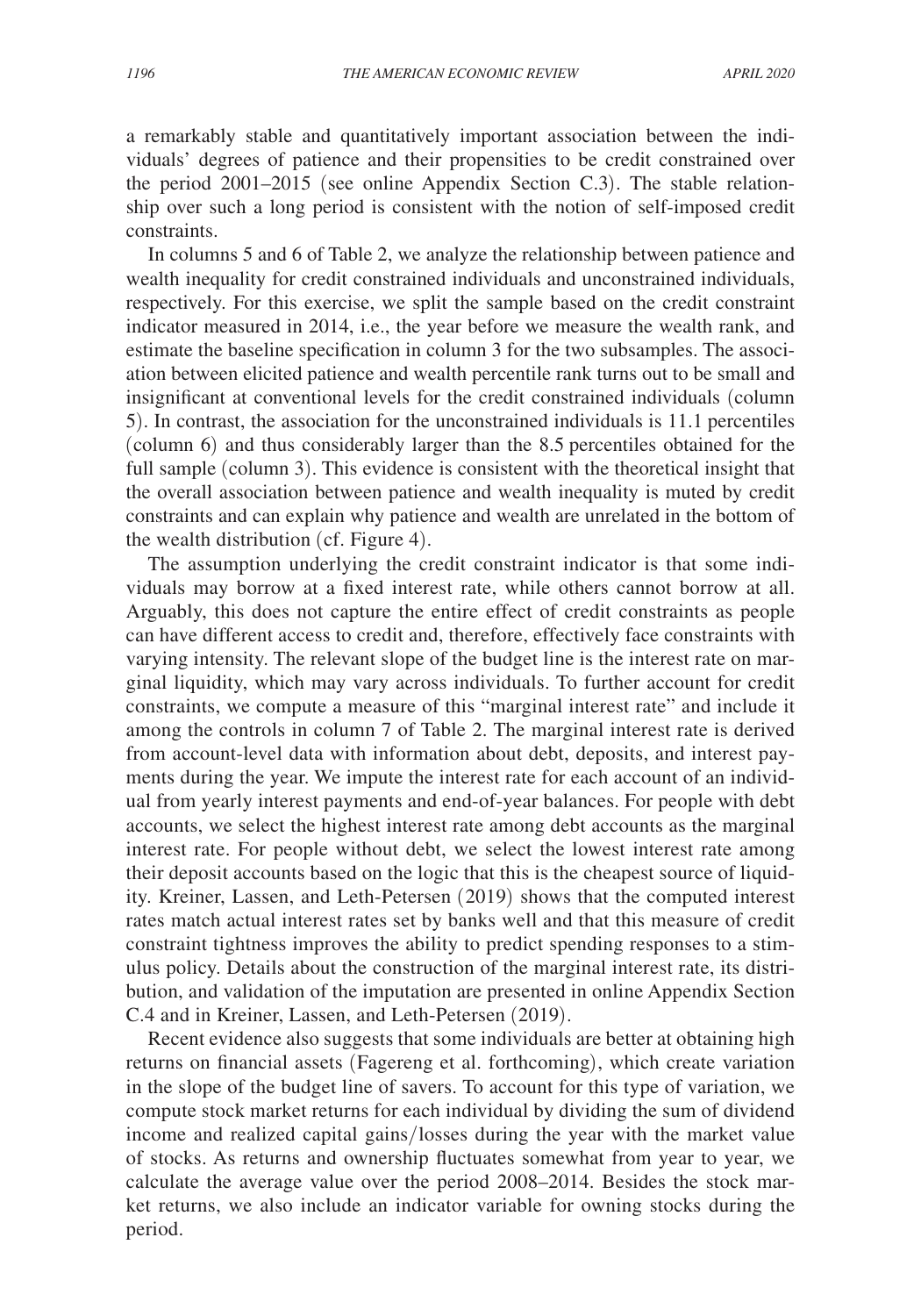In Table 2, column 7, we expand the specification of column 6, for the subsample of individuals who are not likely to be affected by (hard) credit constraints and include the interest rate on marginal liquidity, the financial asset ownership indicator, and the rate of return on financial assets. The coefficient on the marginal interest rate is precisely estimated and has the expected negative sign. People who own stocks are, as expected, more likely to be placed higher in the wealth distribution. Given the other covariates, the return on assets turns out not to be important for the wealth rank. The inclusion of the financial variables mutes the association between patience and the wealth rank compared to column 6, but the association is still strong, precisely estimated, and comparable in magnitude to the baseline specification in column 3. Since patient individuals are likely to face low interest rates on loans because they have accumulated a high level of wealth, the estimate in column 7 may be a lower bound for the relevant association between patience and wealth inequality.

The empirical findings in this section are also relevant for concerns about whether differences in elicited time discounting simply reflect variation in real-life market interest rates facing the individuals participating in the experiment rather than their time references (Frederick, Loewenstein, and O'Donoghue 2002; Krupka and Stephens 2013; Dean and Sautmann forthcoming). For example, Dean and Sautmann (forthcoming) suggests that shocks to income in a developing-country context can affect the intertemporal marginal rate of substitution elicited experimentally, implying that an experimental measure may not uncover differences in inherent discounting behavior of the participants. Our findings of stable relationships between patience and wealth inequality and patience and credit constraint propensity over a 15-year period are, however, difficult to reconcile with explanations based on shocks or other temporary variation in income and wealth at business-cycle frequency.

Likewise, the fact that patience significantly predicts the wealth percentile rank after controlling for market interest rates and asset returns suggests that the patience-wealth rank relationship is not simply driven by arbitrage. This finding is consistent with the view that experimentally elicited discount rates contain, due to narrow bracketing, relevant information about individuals' subjective time discounting. This complements other evidence about narrow bracketing in the experimental literature showing that subjects do not integrate their choices in the experiment into their broader choice sets. For example, recent evidence by Andreoni et al. (2018) shows that subjects do not arbitrage against market interest rates when making intertemporal allocations of cash in experiments.

#### **IV. Importance of Reverse Causality, Selection, and Measurement**

This section presents a series of robustness checks. First, we reproduce the association between patience and wealth inequality using survey information about time discounting for individuals surveyed in the 1970s. This addresses the pertinent question of whether it is important for our key results that individual time discounting in the experiment is measured at the end of the observation period for the wealth data obtained from the administrative registries. Second, we show that the results are robust to the measurement of patience and wealth and to selection into participating in the experiment.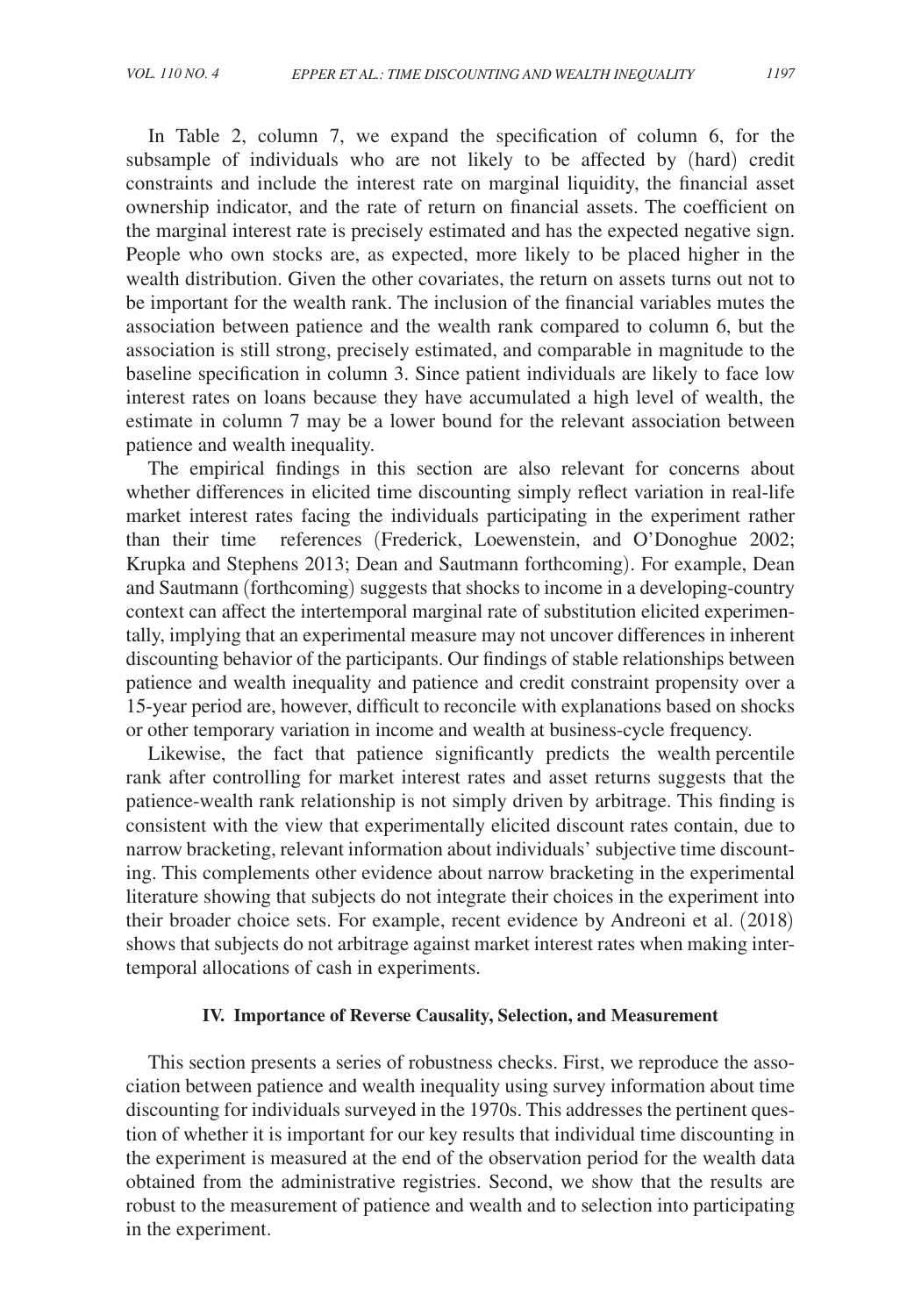# A. *Association between a Survey Measure of Patience in Early Adulthood and Wealth Inequality Three Decades Later*

This section uses data from the Danish Longitudinal Survey of Youth (DLSY). The DLSY survey contains a crude measure of time discounting collected in 1973 for a sample consisting of 2,548 individuals from the 1952–1955 cohorts.<sup>[14](#page-21-0)</sup> The survey data are merged with administrative records covering the same period as the core analysis. In this way, we examine whether an alternative measure of time discounting, collected when individuals in the survey are 18–21 years old, is predictive of future inequality in wealth when they are about 45–60 years old. The respondents in the 1973 survey were asked, among other things, the following question: *If given the offer between the three following jobs*, *which one would you choose?* (*i*) *A job with an average salary from the start.* (*ii*) *A job with low salary the first two years but high salary later.* (*iii*) *A job with very low salary the first four years but later very high salary.* We interpret this question about the preference over the timing of income streams as a proxy for time discounting, where respondents answering (iii) are the most patient and respondents answering (i) are the least patient. This aligns with the interpretation of the money-sooner-or-later experiments to elicit time discounting. We also asked this survey question to a subsample of the participants in the experiment. For this group, we observe a strong correlation between the survey-based measure of patience and patience elicited in the incentivized experiment (see online Appendix Section D.1).

[Figure 6](#page-22-0) replicates Figure 3 for the DLSY sample. Panel A shows the average position in the wealth distribution in the period 2001–2015 for each of the three patience groups defined by the three answers to the survey question in the DLSY sample in 1973. The most patient group of individuals is consistently at the highest position in the wealth distribution, followed by the group with medium patience and with the least patient individuals on average attaining the lowest position. The difference in the average wealth rank position of the most patient and the least patient is about 7–8 wealth percentiles. Panel B compares the predictive power of the early-adulthood survey measure of patience and the education level of the individuals observed in the register data.<sup>15</sup> It shows that the association between patience and wealth inequality is about the same size as the association between education and wealth inequality. The persistence, magnitude, and size relative to education resemble the pattern observed in Figure 3.

[Table 3](#page-22-0) presents regressions of wealth percentile ranks on dummy variables for the DLSY patience groups. Column 1 shows results from a regression without control variables included, corresponding to the association between patience and wealth inequality reported in panel B of Figure 6. The standard errors of the regression estimates show that the differences between the low patience group and the medium and high patience groups are significant at the 1 percent level. Column 2 includes dummy indicators for the number of years of completed education, income decile

<span id="page-21-0"></span><sup>&</sup>lt;sup>14</sup>For details, see [https://dlsy.sfi.dk/dlsy-in-english/.](https://dlsy.sfi.dk/­­dlsy-in-english/) Eighty-two percent of the sample belongs to the 1954 cohort, while the rest are recruited from the 1952, 1953, and 1955 cohorts.

<span id="page-21-1"></span> $15$  We cannot compare the patience-wealth rank association to the association between parental wealth position and child wealth position as in panel B of Figure 3 for the DLSY survey sample because the respondents are born before 1960 when the identity of most parents is missing in the register data. The link between parents and children exists for all cohorts born in 1960 and later.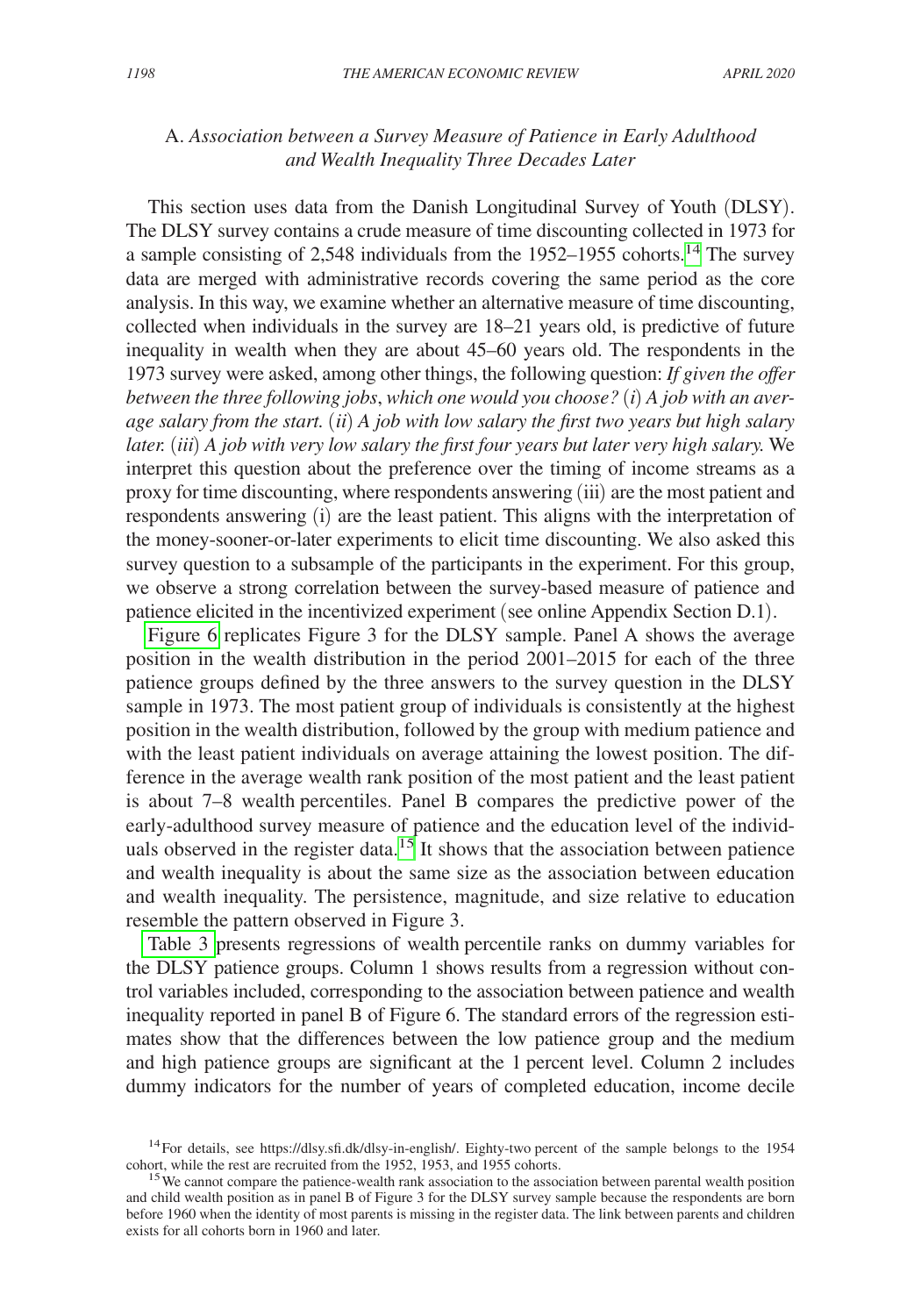<span id="page-22-0"></span>Panel A. Patience in 1973 and position in the wealth distribution, 2001–2015



Figure 6. Patience in 1973, Educational Attainment, and Wealth Inequality

*Notes:* Panel A shows the association between time discounting elicited in the Danish Longitudinal Survey of Youth (DLSY) in 1973 and the position in the wealth distribution in the period 2001–2015. The position in the wealth distribution is computed as the percentile rank in the sample. The three groups are defined based on the answers to the question: *If given the offer between the three following jobs*, *which one would you choose?* (*i*) *A job with an average salary from the start.* (*ii*) *A job with low salary the first two years but high salary later.* (*iii*) *A job with very low salary the first four years but later very high salary.* 664 respondents preferred a flat income profile *Low patience*, 1,157 preferred a steeper profile *Medium patience*, and 727 preferred the steepest profile *High patience*. Panel B compares the patience-wealth association to the education-wealth association. The subject's wealth and educational attainment is measured in 2001. Educational attainment equals years of completed education. The individuals in the sample are split into three groups according to patience and years of education. The division by patience is the same as in panel A. For education, three equally sized groups are defined based on years of education. Cutoffs for the education groups (years): low [8,13]; medium [13,14.5]; high [14.5,22] where the numbers refer to years of completed education. Whiskers represent 95 percent confidence intervals.

|                            |                |                           |                  | 1,000 DKK<br>(4) |  |
|----------------------------|----------------|---------------------------|------------------|------------------|--|
| Dependent variable: wealth | Rank<br>(1)    | Rank<br>$\left( 2\right)$ | 1,000 DKK<br>(3) |                  |  |
| High patience              | 7.71           | 3.24                      | 194              | 112              |  |
|                            | (1.54)         | (1.51)                    | (46)             | (45)             |  |
| Medium patience            | 3.49           | 1.54                      | 93               | 55               |  |
|                            | (1.34)         | (1.30)                    | (71)             | (58)             |  |
| Controls                   | N <sub>0</sub> | Yes                       | N <sub>0</sub>   | Yes              |  |
| <b>Observations</b>        | 2,546          | 2,546                     | 2,546            | 2,546            |  |
| Adjusted $R^2$             | 0.01           | 0.13                      | 0.00             | 0.03             |  |

Table 3—Patience in 1973 and Position in the Wealth Distribution, 2001

*Notes:* OLS regressions. Robust standard errors in parentheses. The regressions are based on 2001, which is the first year in panel A of Figure 6. By then, the individuals in the DLSY sample (born 1952–1955) were in their midlifes such that it is comparable to the scenario in our core analysis. The dependent variable in columns 1–2 is the percentile rank in the wealth distribution, whereas the dependent variable in columns 3–4 is wealth measured in amounts (1,000 DKK). Dummies for medium and high patience are included in the regressions, low patience is the reference group. The patience groups are based on the time discounting question in DLSY, see notes to Figure 6. The controls include year indicators for educational attainment, income decile indicators based on the position in the gross income (excluding capital income) distribution, initial wealth decile indicators based on the position in the wealth distribution in 1983, a gender dummy, a dummy for being single, and a dummy for having dependent children. Furthermore, all regressions include constant terms (not reported). Two observations are dropped because of missing wealth data in 1983.

Panel B. Patience in 1973 versus education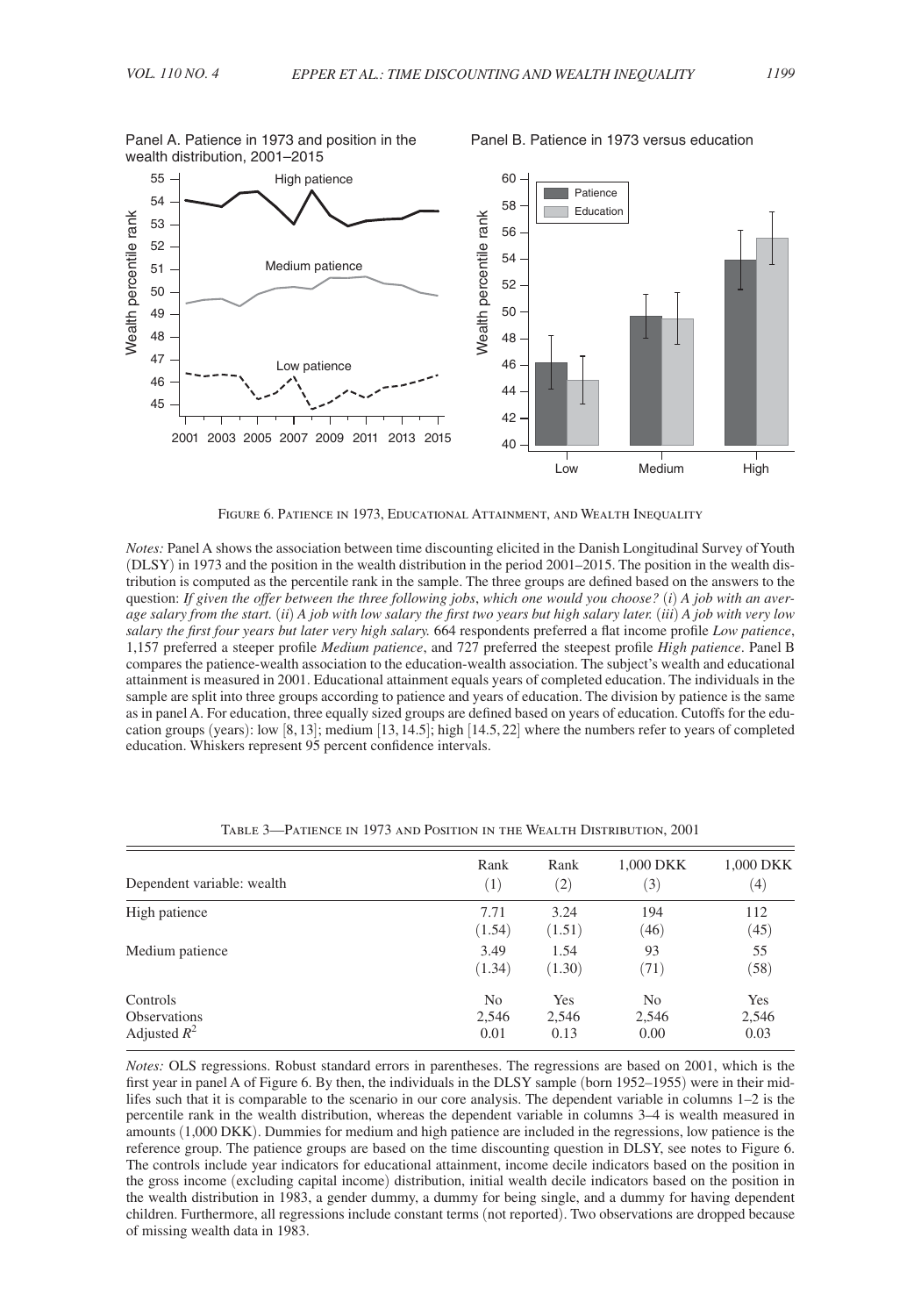indicators, decile indicators for initial wealth measured in 1983 (first occurrence of individual-level wealth data), and demographic controls. Including the controls mutes the patience coefficients, but the high patience group parameter is still sizable and significant at a five percent level. Columns 3 and 4 report the result from running the same regressions with the level of wealth in amounts as outcome variable. The results show that the most patient individuals in the survey have close to DKK 200,000 more wealth than the impatient individuals and about DKK 110,000 more wealth when we condition on all the control variables. These associations are of the same magnitude as the findings in columns 1 and 3 of panel B in Table 2.

In summary, the results from using a measure of patience elicited early in the life cycle confirms the findings from the core analysis based on experimental elicitation of time discounting that relatively patient individuals are consistently positioned higher in the wealth distribution. This suggests that the patience-wealth rank association is not driven by a causal relationship going from wealth to patience or driven by shocks, affecting both patience and wealth, appearing around the time when patience is elicited.

## B. *Measurement and Selection*

Online Appendix Section D.2 provides a large number of robustness analyses showing that the results are robust to different ways of measuring patience in the experiment, various ways of controlling for shocks and education, different specifications of wealth, and selection into participating in the experiment. The results are described below.

Our patience measure is based on the subset of choice situations where the subjects are asked to choose between payouts 8 and 16 weeks from the experiment date. As described in Section II, we also confronted subjects with trade-offs that involved payouts made as soon as possible after the experiment, where the delay only pertained to the time required to administer the transfer to the participant's account (one day). It is possible from the experiment to construct patience measures based on all combinations of the payment dates that we exposed subjects to ("today," "in 8 weeks," and "in 16 weeks"). It turns out that the parameter estimates on patience are very similar across the different combinations of payment dates.

About 19 percent of the sample consistently postpone payments in the intertemporal choice situations, cf. Figure 2. In order to verify that individuals who always postpone payments do not drive our main result, we re-estimate the association between patience and wealth with and without controls on a subsample omitting these individuals. The association becomes somewhat smaller, but it is still quantitatively important and strongly significant. Finally, we estimate discount rates structurally using a random utility model. In order to make the scale comparable to our patience index, we rank the estimated discount rates and use the discount rate rank as a regressor. With this measure, moving from the least patient to the most patient individual in the sample is associated with an increase of close to 11 rank points in the wealth distribution, which is similar to the association reported in column 1 of Table 2.

The tax-assessed values of houses used to compute individual wealth may be somewhat below market values. To account for this potential bias, we adjust the values by the average ratio of market prices to tax-assessed values among traded houses of the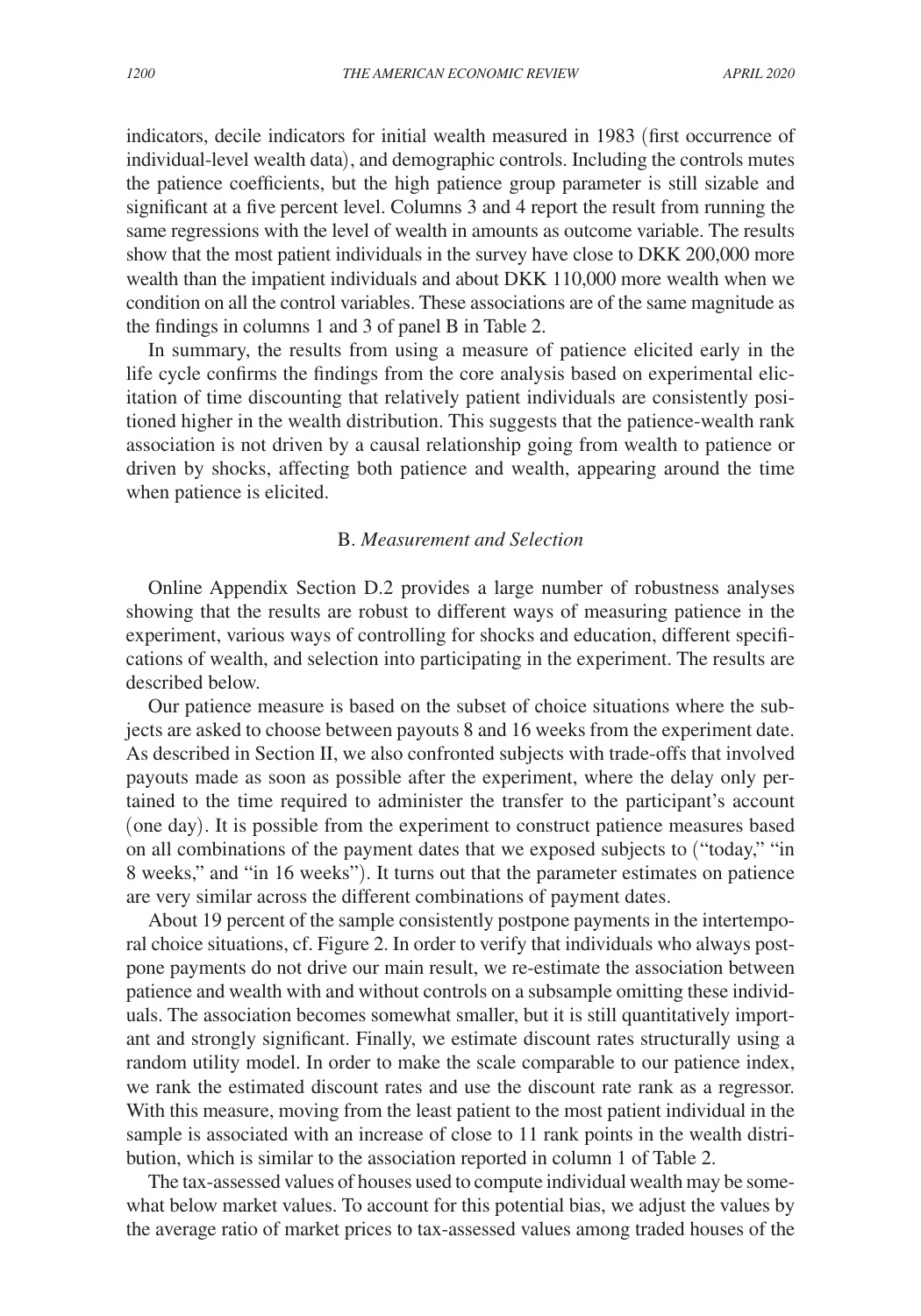same property class and in the same location and price range following Leth-Petersen (2010). The overall association between patience and wealth inequality is nearly unchanged after this adjustment. The wealth data including housing and financial wealth are consistently third-party reported for a long period of time. However, they lack two components of wealth that are potentially important for assessing wealth inequality, namely the value of cars and the value of wealth accumulated in pension accounts. Data documenting these two components have recently become available, but only from 2014 onward. The inclusion of car values has almost no effect, while the inclusion of pension wealth slightly mutes the association between patience and wealth inequality. However, in all cases, the estimates are within two standard errors of the estimate obtained with the baseline specification in Table 2. Measuring wealth at the household level instead of at the individual level also leaves the association between patience and position in the wealth distribution almost unchanged. We also examine differences in financial wealth. For this narrower wealth concept, we find a larger association with patience compared to the broad wealth measure.

To explore the potential role of shocks and other transitory variations in the measurement of wealth and income, we compute three-, five-, and seven-year averages for each of these variables and re-estimate the wealth rank regressions. The coefficient on patience is essentially identical across these cases. We obtain the same conclusion if we, as an alternative way to reduce the importance of shocks, consider subsamples of subjects who have lived in stable relationships (no spouse or same spouse) and not experienced unemployment shocks or health shocks for a long period before the elicitation of patience. We reach the same conclusion in another sensitivity analysis where we confine the sample to individuals where both parents are alive in 2015, thereby ruling out that wealth differences are driven by inheritance from parents.

In the control set, we include 11 dummy variables for years of educational attainment. To allow for the possibility of variation in returns across educations with the same length, for example comparative literature studies, economics, and physics, we conduct sensitivity analyses where we include more detailed education controls. The expanded educational control set did not change the estimated effect of patience on wealth in any important way.

Only a fraction of the subjects whom we invited to participate in the experiment accepted the invitation. This potentially implies that our sample is selected and not representative of the population at large. To address this issue, we re-estimate the key associations between patience and wealth inequality using propensity score weighting, where the propensity scores are estimated using register data information about participants and the population at large: year indicators for educational attainment, decile indicators for income, observed income growth, parental wealth and wealth at age 18 as well as age indicators, a gender dummy, a dummy for being single, and a dummy for having dependent children. We find no important deviations from the baseline estimates.

#### **V. Conclusion**

According to standard savings theory, differences in how much people discount the future generate differences in savings behavior and thereby wealth inequality. We provide a direct empirical link between time discounting and wealth inequality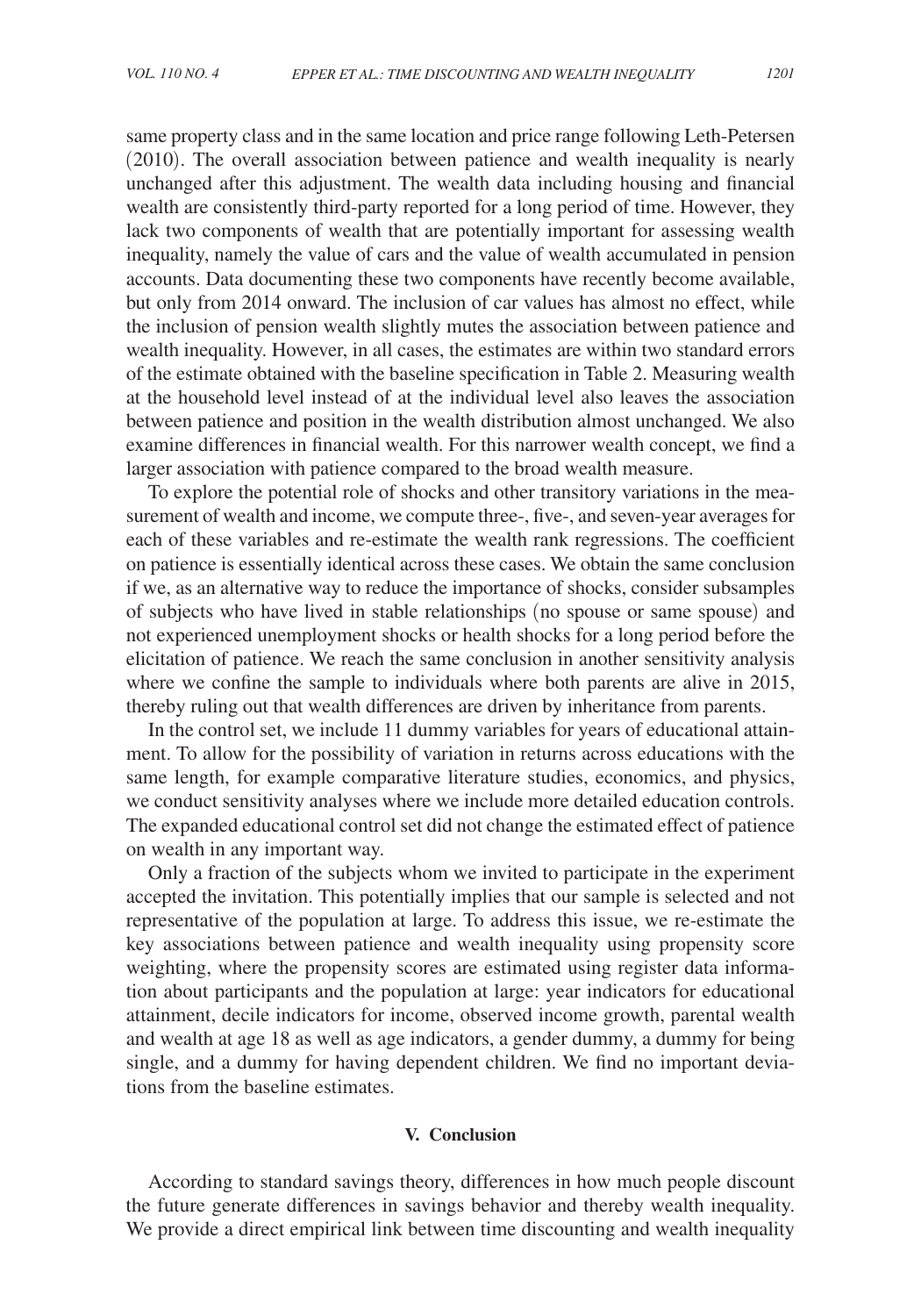by combining data on individuals' time discounting collected from a large-scale, incentivized experiment with administrative data revealing the positions of individuals in the real-world wealth distribution. We document a quantitatively important association between patience and wealth inequality, which is of the same magnitude as the association between educational attainment and wealth inequality. The association is stable over time and exists throughout the wealth distribution except at the very bottom. We find that three-quarters of the association exists after controlling for a large number of variables capturing other wealth determinants. This suggests that the savings channel is a driver of the observed association between patience and wealth inequality, consistent with savings theory.

Taken together, our results suggest that differences in time discounting across individuals play a significant role for wealth differences and, more generally, point to the potential importance of incorporating heterogeneous time discounting into models of consumption and savings behavior as originally suggested by Krusell and Smith (1998) and recently applied by Cooper and Zhu (2016); Hubmer, Krusell, and Smith (2016); Krueger, Mitman, and Perri (2016); Carroll et al. (2017); De Nardi and Fella (2017); and Alan, Browning, and Ejrnæs (2018).

Our results indicate that elicited patience contains relevant information about the cross-sectional ordering of subjects' time discounting which is predictive of their positions in the wealth distribution. Therefore, making a direct link between experimentally elicited discounting behavior and the discount rates entering models of aggregate savings behavior would appear to be a natural next step. However, taking this step is likely to be a challenge in practice. As is well known in the experimental literature (Frederick, Loewenstein, and O'Donoghue 2002), discount rates elicited under relatively small stakes are typically much larger than discount rates that are implied by aggregate models of discounting. However, insofar as the ordering of patience derived from small stake choice tasks is the same as it would be in a setting with large stakes, the experiments can credibly elicit the ordering of individuals in terms of their discounting behavior, as done in our analyses.

Our study also contributes to inequality research at a broader level. Most studies aiming at explaining inequality assume homogeneous preferences/behavior and focus on differences across people in innate abilities, realization of income shocks, transfer payments, and related components entering the budget constraint. Our finding that elicited time discounting predicts large, systematic differences in income profiles and wealth accumulation across people suggests that heterogeneity in preferences also has a role to play in the formation of inequality.

#### REFERENCES

- **[A](http://pubs.aeaweb.org/action/showLinks?crossref=10.1111%2Fj.1468-0297.2009.02308.x&citationId=p_1)bdellaoui, Mohammed, Arthur E. Attema, and Han Bleichrodt.** 2010. "Intertemporal Tradeoffs for Gains and Losses: An Experimental Measurement of Discounted Utility." *Economic Journal* 120  $(545): 845-66.$
- **[A](http://pubs.aeaweb.org/action/showLinks?crossref=10.1111%2Fecoj.12535&citationId=p_2)dermon, Adrian, Mikael Lindahl, and Daniel Waldenström.** 2018. "Intergenerational Wealth Mobility and the Role of Inheritance: Evidence from Multiple Generations." *Economic Journal* 128 (612): F482–513.
- **[A](http://pubs.aeaweb.org/action/showLinks?crossref=10.1086%2F699186&citationId=p_3)lan, Sule, Martin Browning, and Mette Ejrnæs.** 2018. "Income and Consumption: A Micro Semistructural Analysis with Pervasive Heterogeneity." *Journal of Political Economy* 126 (5): 1827–64.
- **[A](http://pubs.aeaweb.org/action/showLinks?crossref=10.1023%2FA%3A1026589319018&citationId=p_4)nderhub, Vital, Werner Güth, Wieland Müller, and Martin Strobel.** 2000. "An Experimental Analysis of Intertemporal Allocation Behavior." *Experimental Economics* 3 (2): 137–52.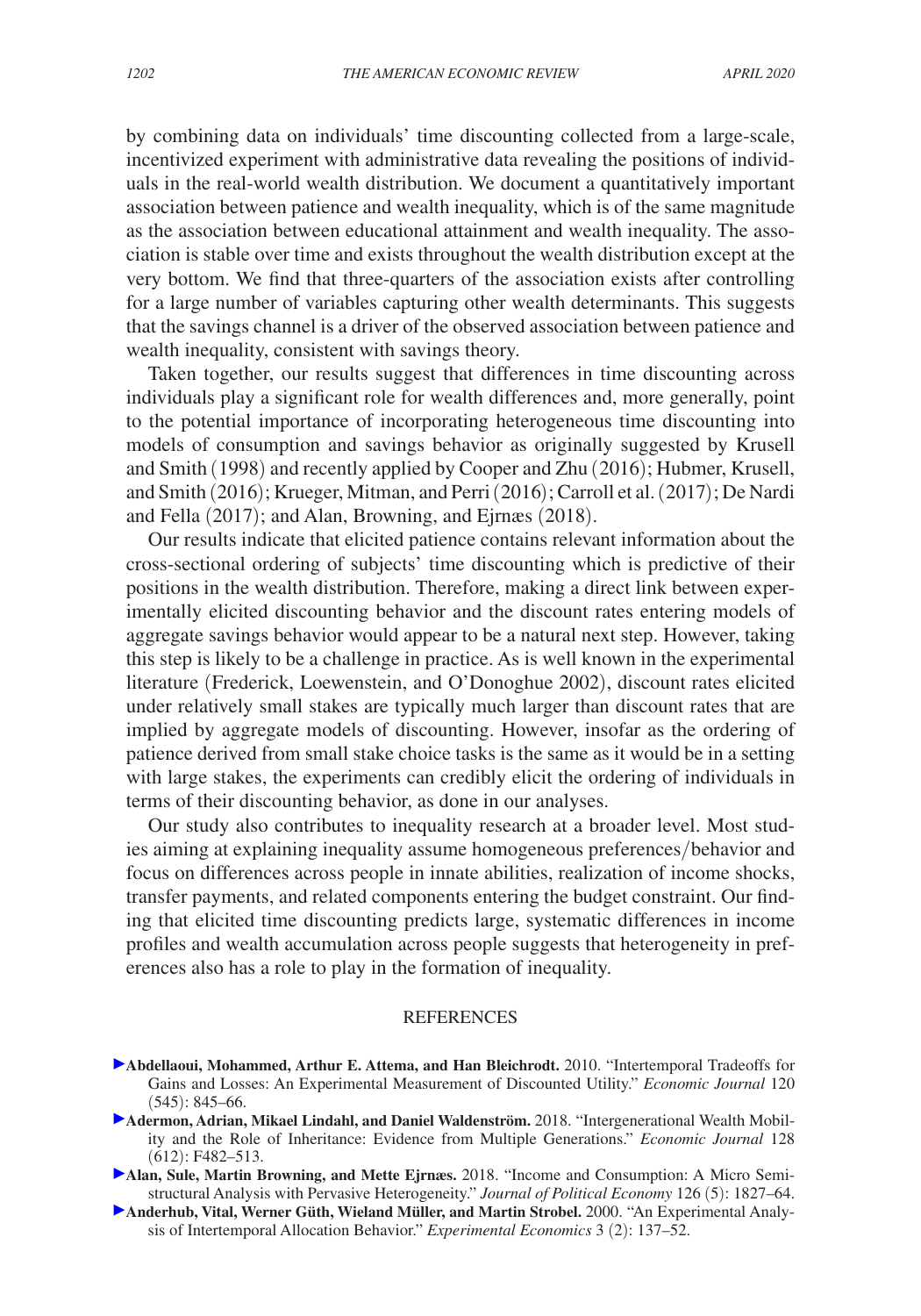- **Andersson, Ola, Håkan J. Holm, Jean-Robert Tyran, and Erik Wengström.** 2016. "Risk Aversion Relates to Cognitive Ability: Preferences or Noise?" *Journal of the European Economic Association* 14 (5): 1129–54.
- **Andreoni, James, Christina Gravert, Michael A. Kuhn, Silvia Saccardo, and Yang Yang.** 2018. "Arbitrage Or Narrow Bracketing? On Using Money to Measure Intertemporal Preferences." NBER Working Paper 25232.
- **Andreoni, James, and Charles Sprenger.** 2012. "Estimating Time Preferences from Convex Budgets." *American Economic Review* 102 (7): 3333–56.
- **Angeletos, George-Marios, David Laibson, Andrea Repetto, Jeremy Tobacman, and Stephen Weinberg.** 2001. "The Hyperbolic Consumption Model: Calibration, Simulation, and Empirical Evaluation." *Journal of Economic Perspectives* 15 (3): 47–68.
- **Attema, Arthur E., Han Bleichrodt, Yu Gao, Zhenxing Huang, and Peter P. Wakker.** 2016. "Measuring Discounting without Measuring Utility." *American Economic Review* 106 (6): 1476–94.
- **Attema, Arthur E., Han Bleichrodt, Kirsten I. M. Rohde, and Peter P. Wakker.** 2010. "Time-Tradeoff Sequences for Analyzing Discounting and Time Inconsistency." *Management Science* 56 (11): 2015–30.
- **Augenblick, Ned, Muriel Niederle, and Charles Sprenger.** 2015. "Working over Time: Dynamic Inconsistency in Real Effort Tasks." *Quarterly Journal of Economics* 130 (3): 1067–1115.
- **Augenblick, Ned, and Matthew Rabin.** 2019. "An Experiment on Time Preference and Misprediction in Unpleasant Tasks." *Review of Economic Studies* 86 (3): 941–75.
	- **Backes-Gellner, Uschi, Holger Herz, Michael Kosfeld, and Yvonne Oswald.** 2018. "Do Preferences and Biases Predict Life Outcomes? Evidence from Education and Labor Market Entry Decisions." CESifo Working Paper 6863.
- **Barsky, Robert B., F. Thomas Juster, Miles S. Kimball, and Matthew D. Shapiro.** 1997. "Preference Parameters and Behavioral Heterogeneity: An Experimental Approach in the Health and Retirement Study." *Quarterly Journal of Economics* 112 (2): 537–79.
- **Benhabib, Jess, Alberto Bisin, and Mi Luo.** 2017. "Earnings Inequality and Other Determinants of Wealth Inequality." *American Economic Review* 107 (5): 593–97.
- **Benhabib, Jess, Alberto Bisin, and Mi Luo.** 2019. "Wealth Distribution and Social Mobility in the US: A Quantitative Approach." *American Economic Review* 109 (5): 1623–47.
- **Boserup, Simon H., Wojciech Kopczuk, and Claus T. Kreiner.** 2016. "The Role of Bequests in Shaping Wealth Inequality: Evidence from Danish Wealth Records." *American Economic Review* 106  $(5): 656-61.$
- **Boserup, Simon H., Wojciech Kopczuk, and Claus T. Kreiner.** 2018. "Born with a Silver Spoon? Danish Evidence on Wealth Inequality in Childhood." *Economic Journal* 128 (612): F514–44.
- **Browning, Martin, and Søren Leth-Petersen.** 2003. "Imputing Consumption from Income and Wealth Information." *Economic Journal* 113 (488): F282–301.
- **Carroll, Christopher, Jiri Slacalek, and Kiichi Tokuoka.** 2014. "The Distribution of Wealth and the MPC: Implications of New European Data." *American Economic Review* 104 (5): 107–11.
- **Carroll, Christopher, Jiri Slacalek, Kiichi Tokuoka, and Matthew N. White.** 2017. "The Distribution of Wealth and the Marginal Propensity to Consume." *Quantitative Economics* 8 (3): 977–1020.
- **Carvalho, Leandro S., Stephan Meier, and Stephanie W. Wang.** 2016. "Poverty and Economic Decision-Making: Evidence from Changes in Financial Resources at Payday." *American Economic Review* 106 (2): 260–84.
- **Chabris, Christopher F., David Laibson, Carrie L. Morris, Jonathon P. Schuldt, and Dmitry Taubinsky.** 2008. "Individual Laboratory-Measured Discount Rates Predict Field Behavior." *Journal of Risk and Uncertainty* 37 (2–3): 237–69.
- **Charles, Kerwin K., and Erik Hurst.** 2003. "The Correlation of Wealth across Generations." *Journal of Political Economy* 111 (6): 1155–82.
- **Chetty, Raj, John N. Friedman, Søren Leth-Petersen, Torben Heien Nielsen, and Tore Olsen.** 2014a. "Active vs. Passive Decisions and Crowd-Out in Retirement Savings Accounts: Evidence from Denmark." *Quarterly Journal of Economics* 129 (3): 1141–1219.
- **Chetty, Raj, Nathaniel Hendren, Patrick Kline, and Emmanuel Saez.** 2014b. "Where Is the Land of Opportunity? The Geography of Intergenerational Mobility in the United States." *Quarterly Journal of Economics* 129 (4): 1553–1623.
- **Choi, Syngjoo, Shachar Kariv, Wieland Müller, and Dan Silverman.** 2014. "Who Is (More) Rational?" *American Economic Review* 104 (6): 1518–50.
- **Clark, Gregory, and Neil Cummins.** 2015. "Intergenerational Wealth Mobility in England, 1858–2012. Surnames and Social Mobility." *Economic Journal* 125: 61–85.
	- **Cohen, Jonathan, Keith Marzilli Ericson, David Laibson, and John Myles White.** Forthcoming. "Measuring Time Preferences." *Journal of Economic Literature.*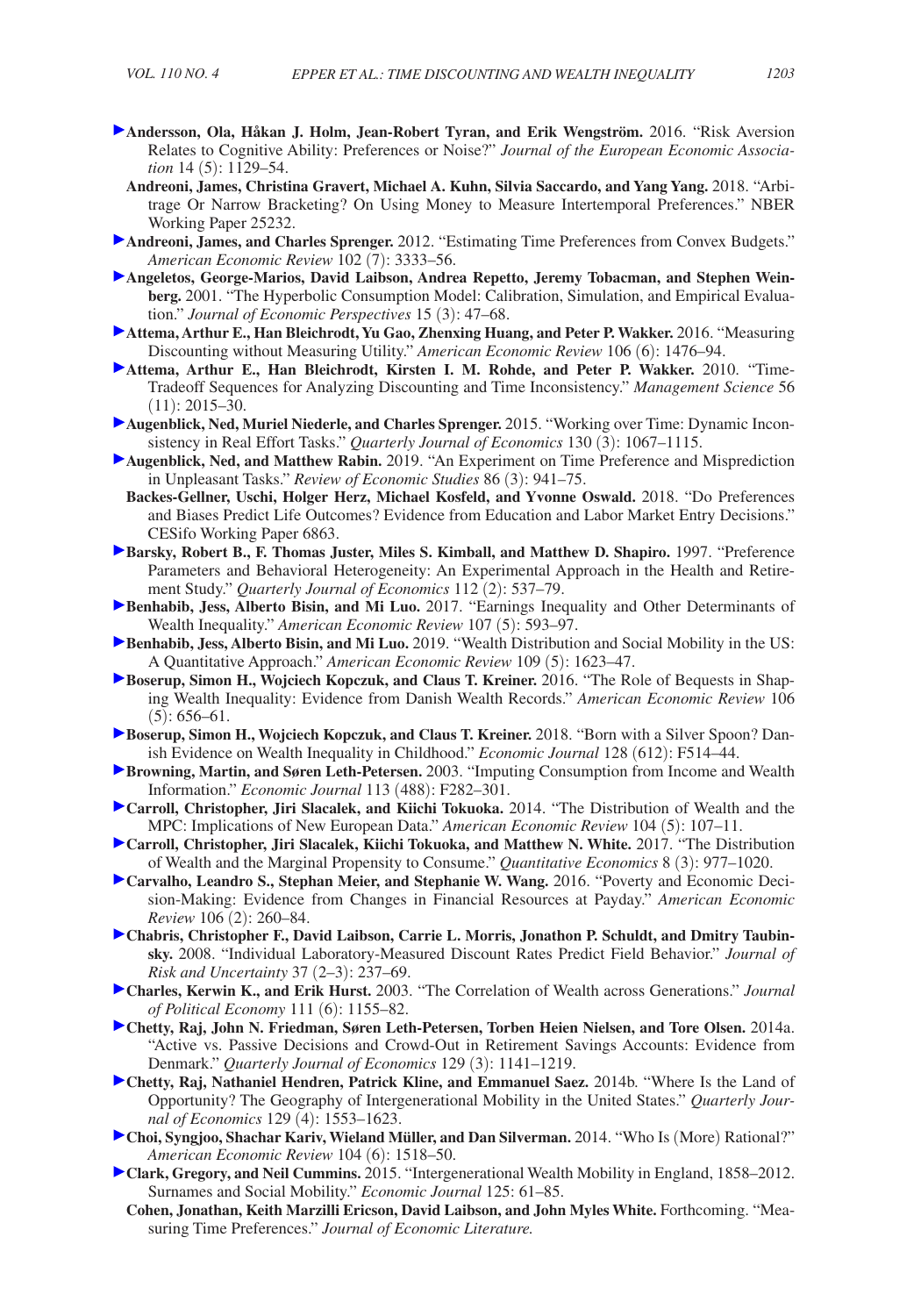- **Cooper, Russell, and Guozhong Zhu.** 2016. "Household Finance over the Life-Cycle: What Does Education Contribute?" *Review of Economic Dynamics* 20: 63–89.
- **Dean, Mark, and Anja Sautmann.** Forthcoming. "Credit Constraints and the Measurement of Time Preferences." *Review of Economic and Statistics*.
- **De Nardi, Mariacristina.** 2004. "Wealth Inequality and Intergenerational Links." *Review of Economic Studies* 71 (3): 743–68.
- **De Nardi, Mariacristina, and Giulio Fella.** 2017. "Saving and Wealth Inequality." *Review of Economic Dynamics* 26: 280–300.
- **Dohmen, Thomas, Armin Falk, David Huffman, and Uwe Sunde.** 2010. "Are Risk Aversion and Impatience Related to Cognitive Ability?" *American Economic Review* 100 (3): 1238–60.
- **Eckel, Catherine, Cathleen Johnson, and Claude Montmarquette.** 2005. "Saving Decisions of the Working Poor: Short- and Long-Term Horizons." In *Field Experiments in Economics* (*Research in Experimental Economics*), Vol. 10, edited by Glenn W. Harrison, Jeffrey Carpenter, and John A. List, 219–60. Bingley, UK: Emerald Group Publishing Limited.
- **Epper, Thomas, Ernst Fehr, Helga Fehr-Duda, Claus Thustrup Kreiner, David Dreyer Lassen, Søren Leth-Petersen, and Gregers Nytoft Rasmussen.** 2020. "Time Discounting and Wealth Inequality: Dataset." Statistics Denmark.
- **Epper, Thomas, Helga Fehr-Duda, and Adrian Bruhin.** 2011. "Viewing the Future through a Warped Lens: Why Uncertainty Generates Hyperbolic Discounting." *Journal of Risk and Uncertainty* 43 (3): 169–203.
	- **Fagereng, Andreas, Luigi Guiso, Davide Malacrino, and Luigi Pistaferri.** Forthcoming. "Heterogeneity and Persistence in Returns to Wealth." *Econometrica*.
- **Falk, Armin, Anke Becker, Thomas Dohmen, Benjamin Enke, David Huffman, and Uwe Sunde.** 2018. "Global Evidence on Economic Preferences." *Quarterly Journal of Economics* 133 (4): 1645–92.
- **Frederick, Shane, George Loewenstein, and Ted O'Donoghue.** 2002. "Time Discounting and Time Preference: A Critical Review." *Journal of Economic Literature* 40 (2): 351–401.
- **Haider, Steven, and Gary Solon.** 2006. "Life-Cycle Variation in the Association between Current and Lifetime Earnings." *American Economic Review* 96 (4): 1308–20.
- **Harrison, Glenn W., Morten I. Lau, and Melonie B. Williams.** 2002. "Estimating Individual Discount Rates in Denmark: A Field Experiment." *American Economic Review* 92 (5): 1606–17.
- Heathcote, Jonathan, Kjetil Storesletten, and Giovanni L. Violante. 2009. "Quantitative Macroeconomics with Heterogeneous Households." *Annual Review of Economics* 1 : 319–54.
- **Hubmer, Joachim, Per Krusell, and Anthony A. Smith Jr.** 2016. "The Historical Evolution of the Wealth Distribution: A Quantitative-Theoretic Investigation." NBER Working Paper 23011.
- **Huggett, Mark, Gustavo Ventura, and Amir Yaron.** 2011. "Sources of Lifetime Inequality." *American Economic Review* 101 (7): 2923–54.
- **Jakobsen, Katrine, Kristian Jakobsen, Henrik Kleven, and Gabriel Zucman.** Forthcoming. "Wealth Taxation and Wealth Accumulation: Theory and Evidence from Denmark." *Quarterly Journal of Economics*.
- **Johnson, David S., Jonathan A. Parker, and Nicholas S. Souleles.** 2006. "Household Expenditure and the Income Tax Rebates of 2001." *American Economic Review* 96 (5): 1589–1610.
- **Kleven, Henrik Jacobsen, Martin B. Knudsen, Claus Thustrup Kreiner, Søren Pedersen, and Emmanuel Saez.** 2011. "Unwilling or Unable to Cheat? Evidence from a Tax Audit Experiment in Denmark." *Econometrica* 79 (3): 651–92.
	- **Kreiner, Claus Thustrup, David Dreyer Lassen, and Søren Leth-Petersen.** 2015. "Measuring the Accuracy of Survey Responses Using Administrative Register Data: Evidence from Denmark." In *Improving the Measurement of Consumer Expenditures*, edited by Christopher D. Carroll, Thomas F. Crosley, and John Sabelhaus. Chicago: University of Chicago Press.
- **Kreiner, Claus Thustrup, David Dreyer Lassen, and Søren Leth-Petersen.** 2019. "Liquidity Constraint Tightness and Consumer Responses to Fiscal Stimulus Policy." *American Economic Journal: Economic Policy* 11 (1): 351–79.
	- **Krueger, Dirk, Kurt Mitman, and Fabrizio Perri.** 2016. "Macroeconomics and Household Heterogeneity." In *Handbook of Macroeconomics*, Vol. 2, edited by John B. Taylor and Harald Uhlig, 843– 921. Amsterdam: Elsevier.
- **Krupka, Erin L., and Melvin Stephens, Jr.** 2013. "The Stability of Measured Time Preferences." *Journal of Economic Behavior & Organization* 85: 11–19.
- **Krusell, Per, and Anthony A. Smith, Jr.** 1998. "Income and Wealth Heterogeneity in the Macroeconomy." *Journal of Political Economy* 106 (5): 867–96.
- **Laibson, David.** 1997. "Golden Eggs and Hyperbolic Discounting." *Quarterly Journal of Economics*  112 (2): 443–78.